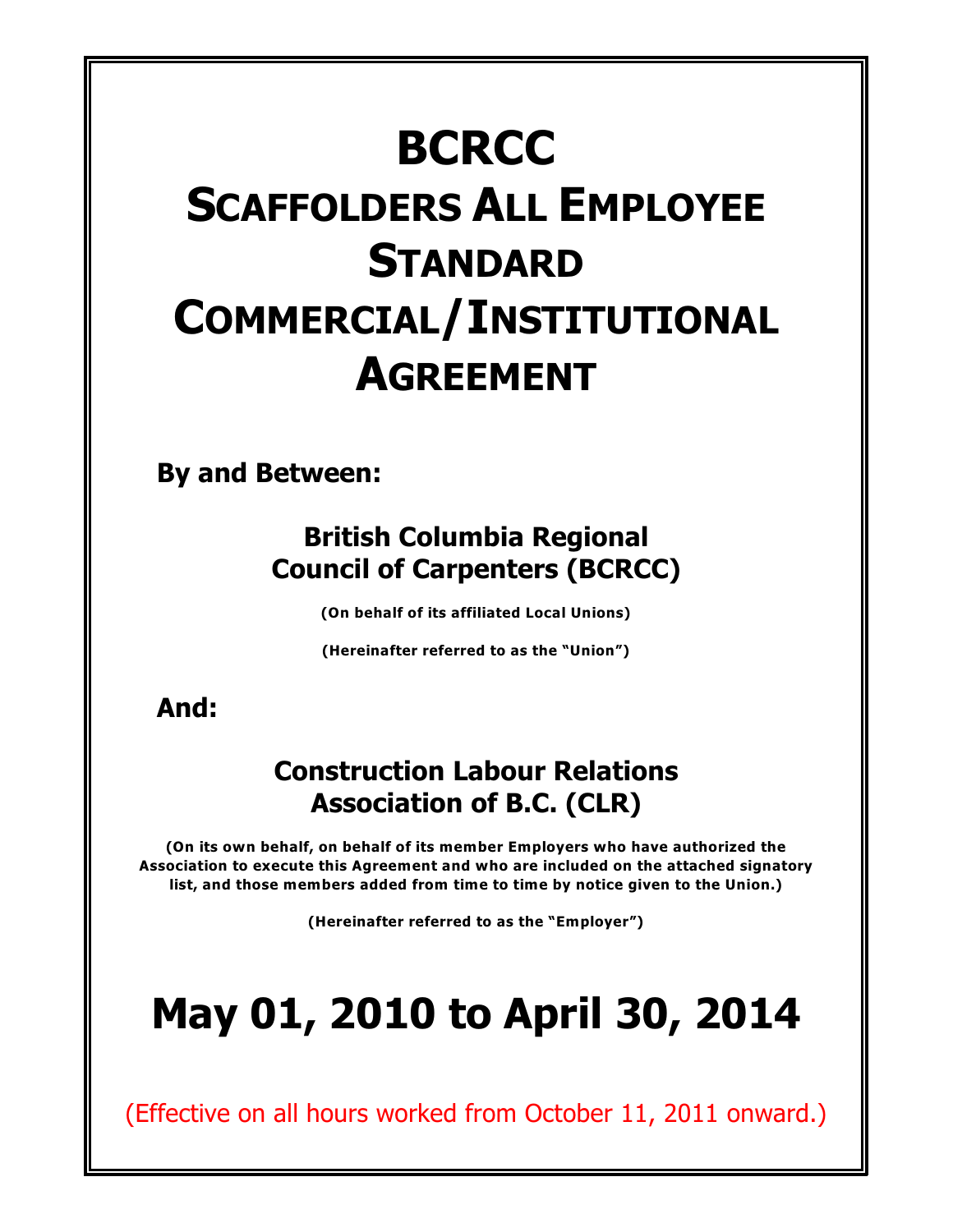## **Table of Contents**

| 1.000 |                                                                                                                                                    |
|-------|----------------------------------------------------------------------------------------------------------------------------------------------------|
| 2.000 |                                                                                                                                                    |
| 3.000 |                                                                                                                                                    |
| 4.000 |                                                                                                                                                    |
| 5.000 |                                                                                                                                                    |
| 6.000 |                                                                                                                                                    |
| 7.000 |                                                                                                                                                    |
| 8.000 |                                                                                                                                                    |
| 9.000 |                                                                                                                                                    |
|       |                                                                                                                                                    |
|       |                                                                                                                                                    |
|       |                                                                                                                                                    |
|       |                                                                                                                                                    |
|       |                                                                                                                                                    |
|       |                                                                                                                                                    |
|       |                                                                                                                                                    |
|       | <b>Article 10.000</b><br><b>Article 11.000</b><br><b>Article 12.000</b><br><b>Article 13.000</b><br><b>Article 14.000</b><br><b>Article 15.000</b> |

#### **Minimum Straight Time Hourly Wage Rates and Breakdown of Monetary Package:**

| <b>Schedule "A1"</b> |  |
|----------------------|--|
| <b>Schedule "A2"</b> |  |

## **Employer Contributions and Employee Deductions:**

| <b>Schedule "B1"</b> |  |
|----------------------|--|
|                      |  |

#### **Appendices:**

| Appendix "A" |  |
|--------------|--|
| Appendix "B" |  |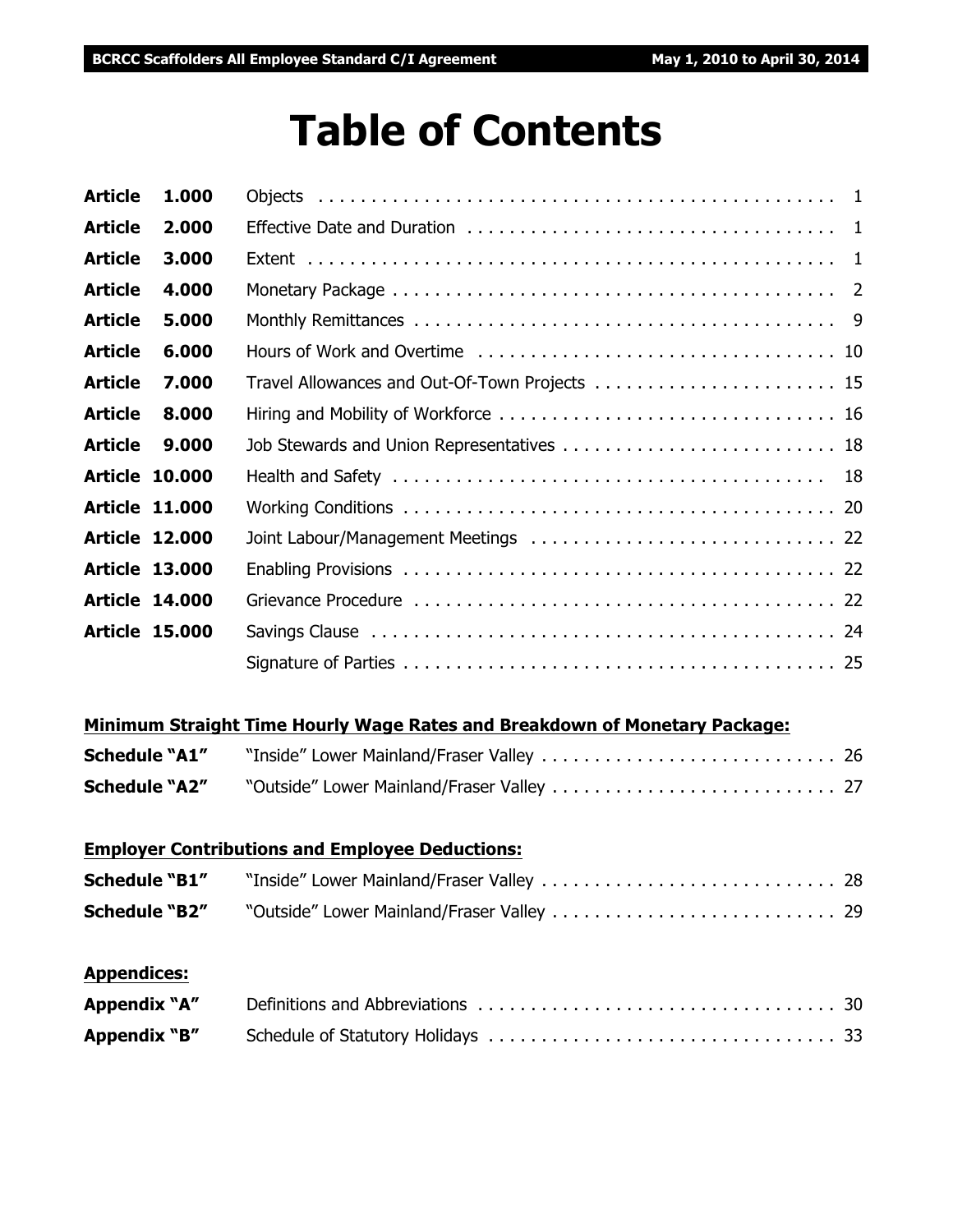#### **ARTICLE 1.000 - OBJECTS**

The objects of this Agreement are to establish fair, reasonable and safe working conditions which will provide a mutually beneficial employment relationship between employees and Employers; an effective training strategy which will contribute to the development of a qualified and multi-skilled workforce that will elevate the trade; a mutually agreed upon method to facilitate the peaceful resolution of all disputes and grievances; prevent strikes and lockouts; and to avoid unnecessary waste of time and expense in the settlement of disputes connected with the industry.

#### **ARTICLE 2.000 - EFFECTIVE DATE AND DURATION**

- **2.100** This Agreement shall be for the period from and including May 1, 2010, to and including April 30, 2014, and from year to year thereafter subject to the right of either party to this Agreement, within four (4) months immediately preceding the date of expiry of such Agreement, which is April 30, 2014, or immediately preceding the last day of April in any year thereafter, by written notice to require the other party to such Agreement to commence collective bargaining.
- **2.200** Should either party give written notice to the other party pursuant hereto, this Agreement shall thereafter continue in full force and effect until the Union shall give notice of strike, or the Employer shall give notice of a lockout, or the parties shall conclude a renewal or revision of this Agreement, or a new collective agreement.
- **2.300** The operation of Section 50 (2) and Section 50 (3) of the *Labour Relations Code* is hereby excluded.
- **2.400** A copy of this Agreement shall be filed with the LRB.

#### **ARTICLE 3.000 - EXTENT**

#### **3.100 Recognition**

The Employer recognizes the Union as the exclusive bargaining agent for all employees in the bargaining unit, and the Union recognizes CLR as the exclusive bargaining agent for all CLR members who have authorized the Association to sign this Agreement on their behalf.

#### **3.200 Management Rights and Subcontracting**

The Employer has the right to operate and manage its business in all respects, including subcontracting, subject only to the limitations expressly stated within this Agreement.

#### **3.300 Application and Affiliation**

Without restricting Article 3.000 in any way, the parties expressly agree to the following.

#### **3.301 Application**

This Agreement shall govern only commercial and/or institutional work which is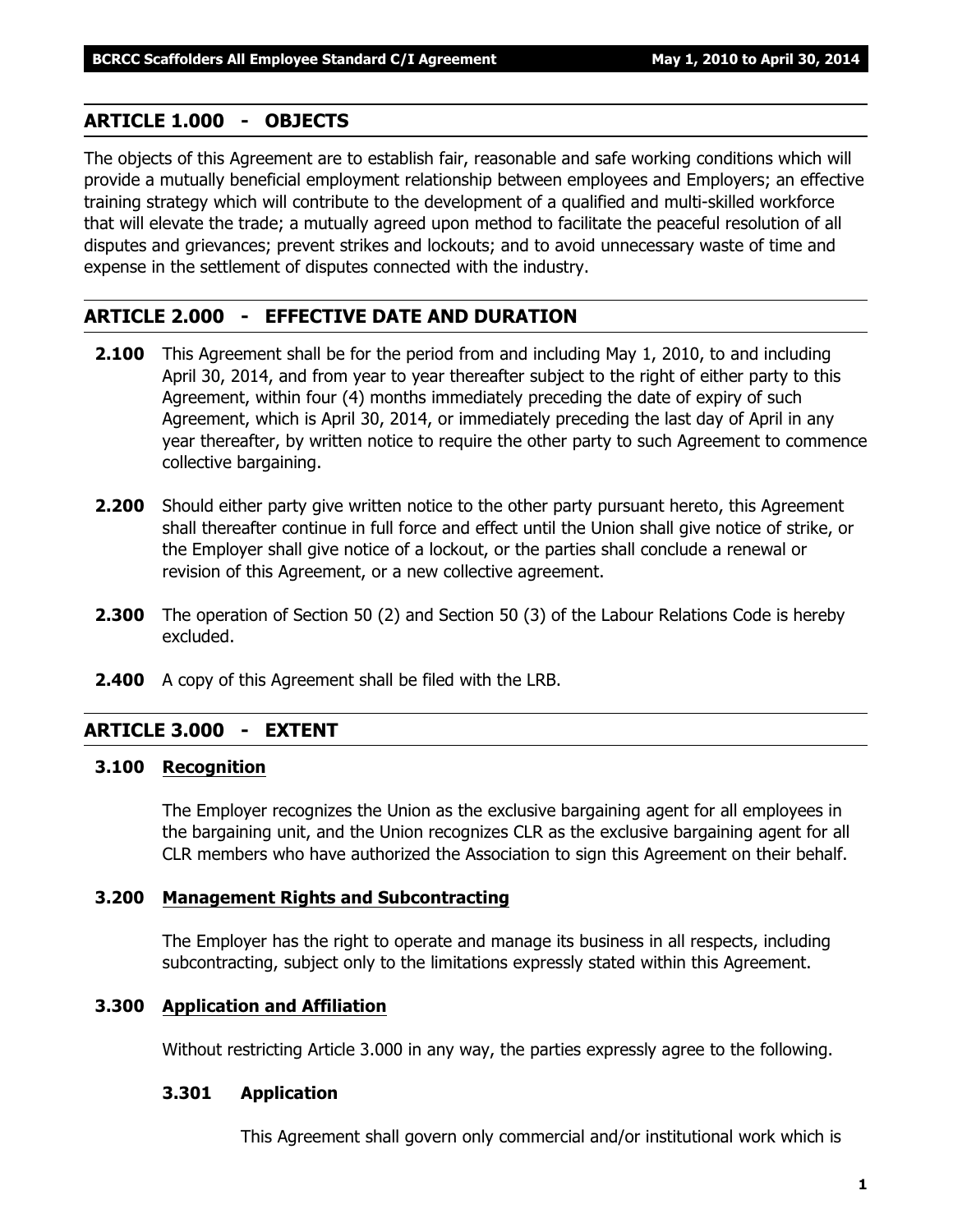being performed by bargaining unit members who are employees of the Employer. Notwithstanding the foregoing, one (1) employer representative who is not a member of the Union shall be permitted to work and/or provide direction on a project.

#### **3.302 Affiliation**

- **(a)** Subject to reasonable notice given to the Employer, it shall not be a violation of this Agreement for the Union to withdraw its members from a project(s) for rendering assistance to labour organizations, and/or refusal on the part of Union members to handle any materials, equipment or product declared unfair by Building Trade Councils, or manufactured, assembled, or produced by an Employer whose employees are on strike against or are locked out by an Employer.
- **(b)** Notwithstanding Article 3.302 (a), the Union shall not restrict/limit, in any way or for any reason, an Employer's right to contract for work on a project and to complete such work in a cost efficient manner. The foregoing shall apply regardless of the union affiliation, or lack thereof, of any individual who may also be working on such project, and/or the work such individual(s) may be performing.
- **(c)** Without restricting/limiting the application of Article 3.302 (b), the Union shall not attempt to exert pressure upon an Employer for performing work on any project, nor shall the Union withdraw its members from any project or threaten to do so, unless otherwise permitted by the *Labour Relations Code*.

#### **ARTICLE 4.000 - MONETARY PACKAGE**

#### **4.100 Monetary Package**

#### **4.101 Breakdown**

Refer to Schedules "A1" and "A2".

#### **4.102 Annual Wage Re-Opener**

The parties shall meet in January 2012, January 2013 and January 2014, and shall mutually agree as to the monetary package which shall apply effective May 1, 2012, May 1, 2013 and April 1, 2014 respectively. Notwithstanding the foregoing, in the event the parties are unable to mutually agree, the matter may be referred directly to Article 14.400, Step 2 (Formal Resolution) of the Grievance Procedure.

#### **4.200 Allocation of Monetary Package**

No monies may be transferred from the wage package (inclusive of wages plus annual vacation and statutory holiday pay) to Employer contributions (inclusive of the Union Benefit Plan, the Union Group RSP, and all other Employer contributions) without the prior mutual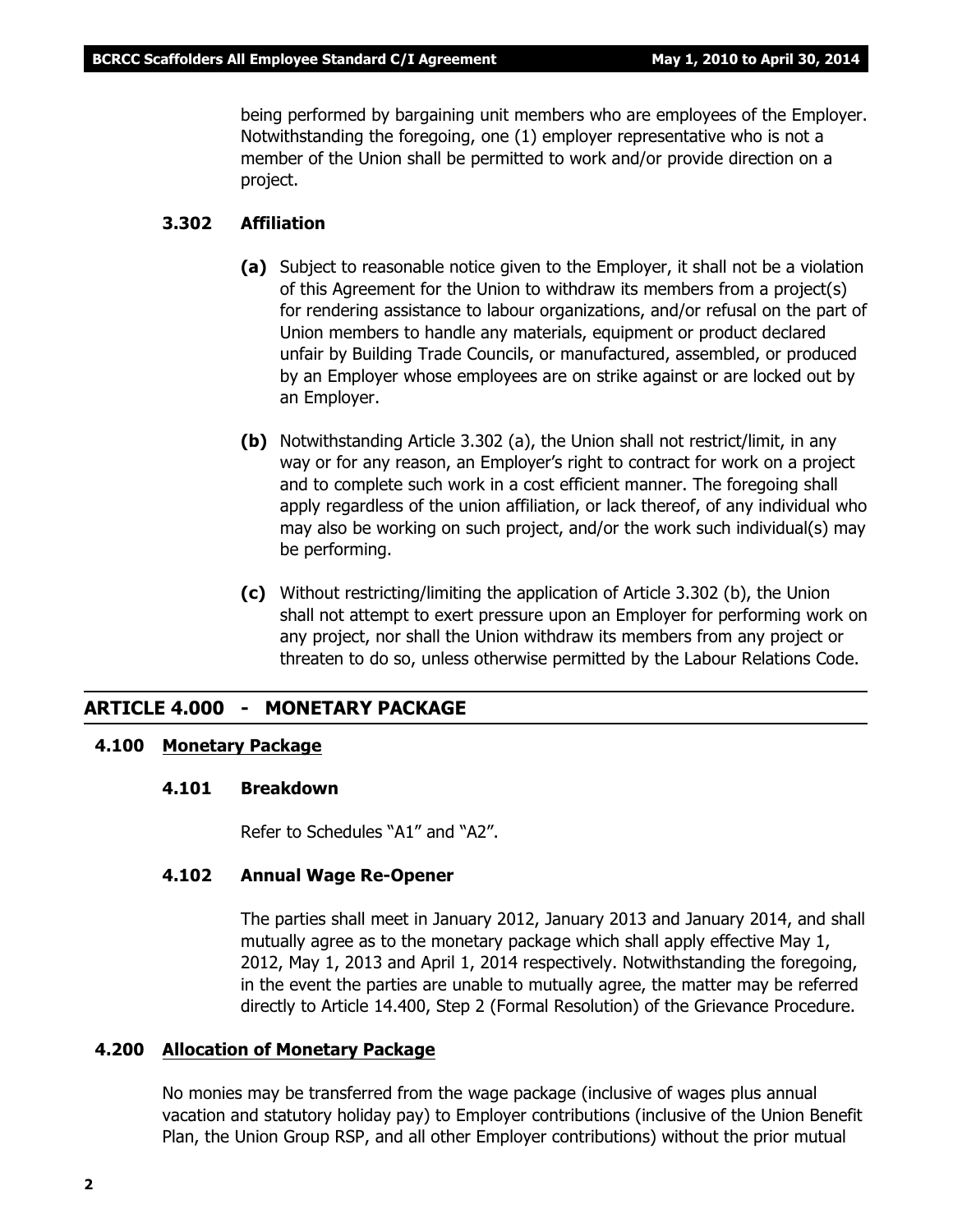agreement, in writing, of the parties. Such mutual agreement shall not be unreasonably withheld.

#### **4.300 Wages and Premiums**

#### **4.301 Minimum Straight Time Hourly Wage Rates**

The schedules of minimum straight time hourly wage rates as provided for within Schedules "A1" and "A2" shall apply to all work performed in accordance with this Agreement. Notwithstanding the foregoing, refer to Articles 4.302 through Article 4.305 for important clarifications and exceptions.

#### **4.302 Metro Travel Premium**

The payment of a metro travel premium has been discontinued effective October 11, 2011. In its place, from such date onward, a premium of one dollar (\$1.00) per hour earned shall apply to the Tradesperson's minimum straight time hourly wage rate for work performed inside the Lower Mainland/Fraser Valley. All other employee classifications shall be re-calculated accordingly.

#### **4.303 First Aid Attendant**

An employee who acts as a first aid attendant shall have his/her otherwise applicable straight time hourly wage rate increased by seventy-five cents (\$0.75) per hour earned.

#### **4.304 Swing Stage and Bosun Chair**

An employee who works on a swing stage and/or in a bosun chair shall have his/her otherwise applicable straight time hourly wage rate increased by fifty cents (\$0.50) per hour earned. Such increase shall be paid for actual hours worked each day, or four (4) hours, whichever is greater.

#### **4.305 Helicopters**

- **(a)** An employee who, during the course of a shift, is required to work directly with a helicopter, shall have his/her otherwise applicable hourly wage rate increased by twenty-five percent (25%). Such increase shall be paid for all hours of work performed on such shift.
- **(b)** The words, "to work directly with a helicopter" contained in Article 4.305 (a) shall be deemed to apply only to an employee expressly and specifically directed to perform work simultaneously, and in conjunction with, the use of a helicopter at his/her station of work. Nothing in Article 4.305 (a) shall be construed or interpreted in such manner as would entitle an employee to claim helicopter premiums for any other work performed on materials subsequently carried by helicopter, or for work in advance of, or preparatory to, operations subsequently performed with the use of a helicopter.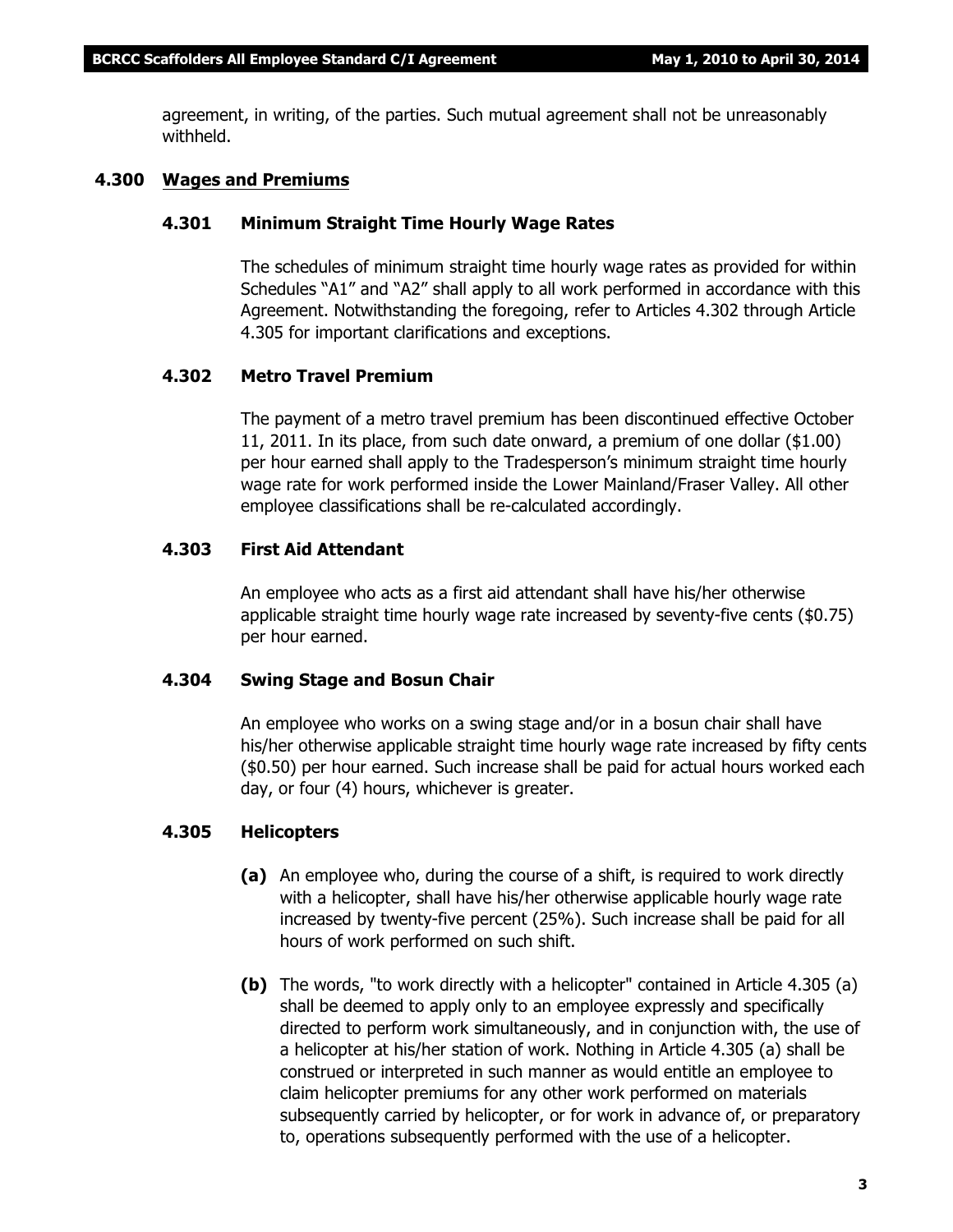**(c)** Article 4.305 (a) shall not apply to an employee who, during the course of a day, is not required to work with a helicopter, but who is transported to the project by helicopter. Notwithstanding the foregoing, such an employee shall receive a premium of one (1) additional hour per shift at his/her otherwise applicable minimum straight time hourly wage rate.

#### **4.306 Scaffold Erection/Dismantling**

An employee who erects or dismantles scaffold while working above the height of seventy feet (70') as measured from the base plate shall have his/her otherwise applicable straight time hourly wage rate increased by fifty cents (\$0.50) per hour earned. Such increase shall be paid for actual hours worked each day, or four (4) hours, whichever is greater.

#### **4.400 Employee Classifications**

Unless otherwise restricted elsewhere within this Agreement, all employee classifications shall be entitled to receive annual vacation pay, statutory holiday pay, overtime premiums, shift premiums, travel allowances and any/all other premiums and/or allowances provided pursuant to this Agreement.

#### **4.401 Foreman**

A Foreman shall be defined as an employee who issues orders or gives direction to other employees. All direction given to an employee(s) shall be provided by the Foreman to whom such employee(s) is/are regularly assigned.

- **(a)** When more than six (6) employees are employed, a "non working" Foreman shall be employed. The Employer shall not divide employees into several crews for the purpose of not having to employ a "non working" Foreman.
- **(b)** The minimum straight time hourly wage rate for a Foreman shall be one hundred fifteen percent (115%) of the applicable Tradesperson minimum straight time hourly wage rate on the project.

#### **4.402 Semi Skilled Worker (SSW)**

- **(a)** There shall be eight (8) Semi Skilled Worker (SSW) classifications. The Employer shall retain the sole discretion to determine the appropriate classification for each SSW after having judged such individual's competency, merit and ability.
- **(b)** The minimum straight time hourly wage rate for an SSW shall be the applicable percentage of the applicable Tradesperson minimum straight time hourly wage rate on the project.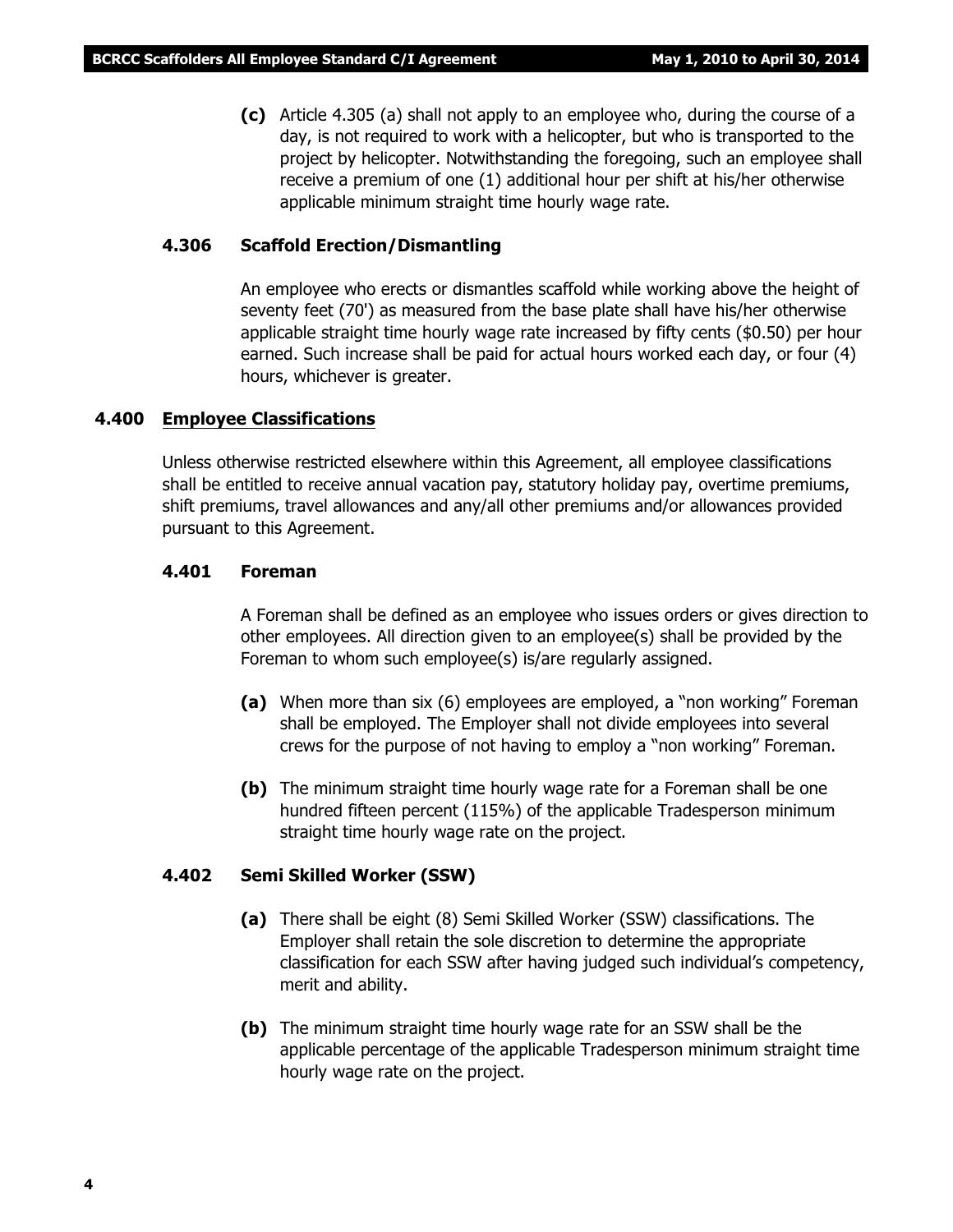| Level $1$ SSW = 50%  | Level 5 $SSW = 70\%$ |
|----------------------|----------------------|
| Level 2 $SSW = 55\%$ | Level 6 $SSW = 75\%$ |
| Level 3 $SSW = 60\%$ | Level 7 $SSW = 85\%$ |
| Level 4 $SSW = 65\%$ | Level 8 $SSW = 90\%$ |
|                      |                      |

**(c)** Refer to Schedules "A1", "A2", "B1" and "B2" for a breakdown of the eight (8) SSW monetary packages.

#### **4.403 Apprentice**

- **(a)** There shall be eight (8) Apprentice classifications. The Employer shall employ a minimum of one (1) Apprentice, and the maximum ratio shall be one (1) Apprentice for every one (1) Foreman or Tradesperson. Such ratio shall apply on a company wide basis.
- **(b)** The minimum straight time hourly wage rate for an Apprentice shall be the applicable percentage of the applicable Tradesperson minimum straight time hourly wage rate on the project.

| $1st$ Term Apprentice = 50% | $5th$ Term Apprentice = 70% |
|-----------------------------|-----------------------------|
| $2nd$ Term Apprentice = 55% | $6th$ Term Apprentice = 75% |
| $3rd$ Term Apprentice = 60% | $7th$ Term Apprentice = 85% |
| $4th$ Term Apprentice = 65% | $8th$ Term Apprentice = 90% |

**(c)** Refer to Schedules "A1", "A2", "B1" and "B2" for a breakdown of the eight (8) Apprentice monetary packages.

#### **4.404 Material Handler/Pre-Apprentice**

The work of a Material Handler/Pre-Apprentice shall include the handling on the job site of all material.

- **(a)** The parties recognize the importance of recruiting future Apprentices. The Material Handler/Pre-Apprentice classification provides the opportunity to expose new workers to the industry and to determine their suitability. A Material Handler/Pre-Apprentice shall, in the case of competent workers, be a possible source of future Apprentices.
- **(b)** The minimum straight time hourly wage rate for a Material Handler/Pre-Apprentice shall be forty-five percent (45%) of the applicable Tradesperson minimum straight time hourly wage rate on the project.

#### **4.500 Annual Vacation and Statutory Holidays**

#### **4.501 Vacation Pay and Statutory Holiday Pay**

Annual vacation pay and statutory holiday pay shall be combined at the total rate of eight percent (8%) of gross earnings, and shall be paid to each employee on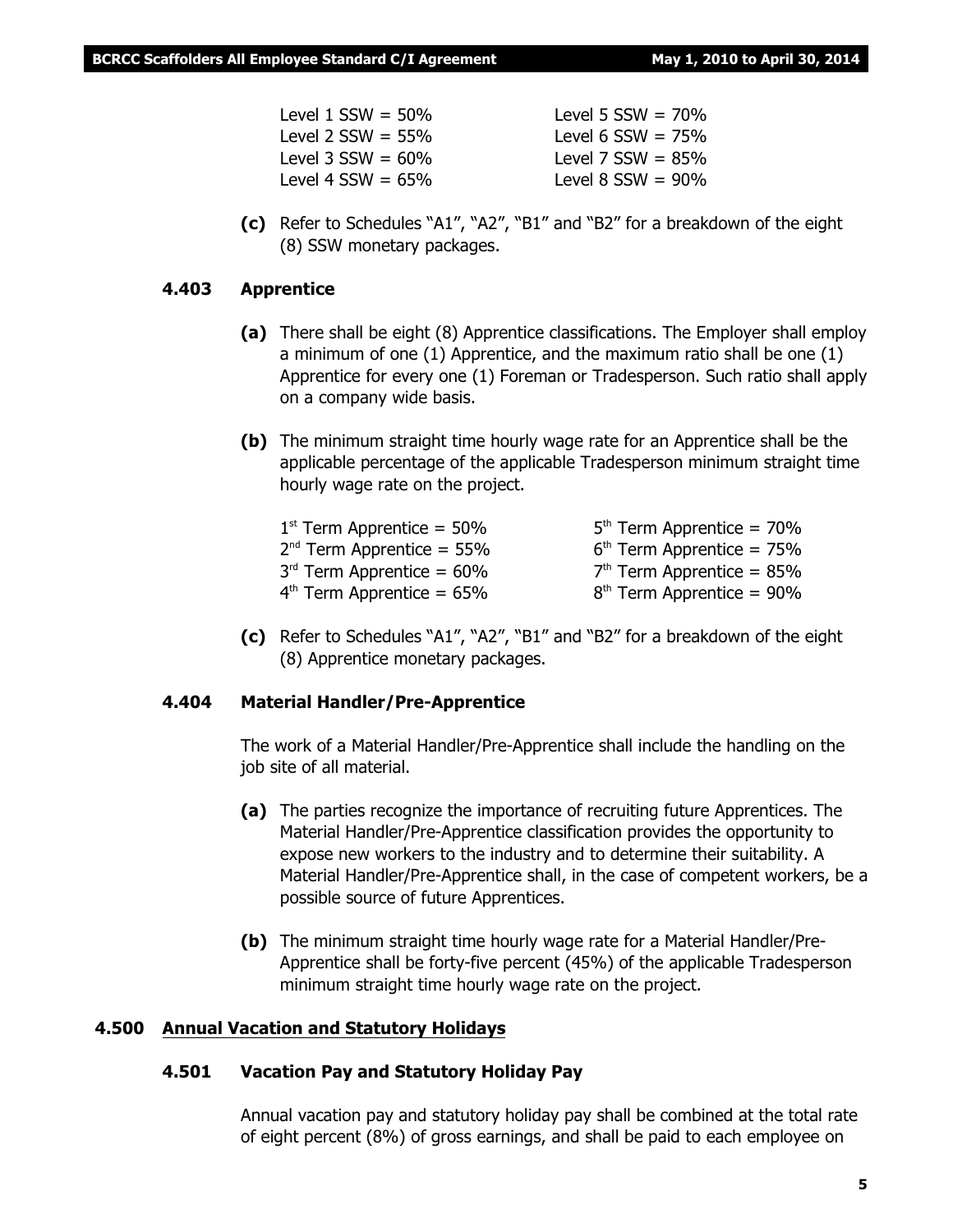each pay cheque and upon termination of employment.

#### **4.502 Annual Vacation**

An employee may take up to three (3) weeks annual vacation in any calendar year. The vacation period shall be arranged by mutual agreement between the employee and the Employer.

#### **4.503 Statutory Holidays**

**(a)** The following statutory holidays shall apply to all work governed by this Agreement. Refer also to Article 4.503 (b), Article 6.303 and Appendix "B".

New Year's Day, Heritage Day (3<sup>rd</sup> Monday in February through 2012), Family Day (2013 onward), Good Friday, Easter Monday, Victoria Day, Canada Day, the Friday preceding BC Day, BC Day, the Friday preceding Labour Day, Labour Day, Thanksgiving Day, Remembrance Day, Christmas Day, Boxing Day, and/or any other day so proclaimed by the federal and/or provincial government. When a statutory holiday falls on a Saturday or Sunday, the following working day(s) shall be observed.

- **(b)** Notwithstanding Article 4.503 (a), Heritage Day (through 2012 only) and the Friday preceding Labour Day may be floated and the day therefore worked at straight time rates, with an alternate day scheduled to be taken off as mutually agreed between the Employer and the employee.
- **(c)** All work performed on statutory holidays, or days observed in place thereof, shall be paid for at two (2) times the otherwise applicable straight time hourly wage rate. No work shall be performed on Labour Day.

#### **4.600 Employer Contributions**

The schedules of Employer contributions as provided for within Schedules "B1" and "B2" shall apply to all work performed in accordance with this Agreement. All Employer contributions shall be calculated on the basis of hours worked.

#### **4.601 Union Benefit Plan**

- **(a)** The Employer shall contribute the required amount(s) to the Union Benefit Plan in the manner set forth in Article 5.000. Such amount(s), and the effective date(s) applicable thereto, shall be as stipulated within Schedules "B1" and "B2".
- **(b)** Notwithstanding Article 4.601 (a), an employee may opt to receive ninety percent (90%) of the otherwise applicable Union Benefit Plan contribution in the form of an additional Union Group RSP contribution in accordance with the Plan rules. Employers are advised that such option shall not be effective unless/until the Union has confirmed, in writing, that such employee has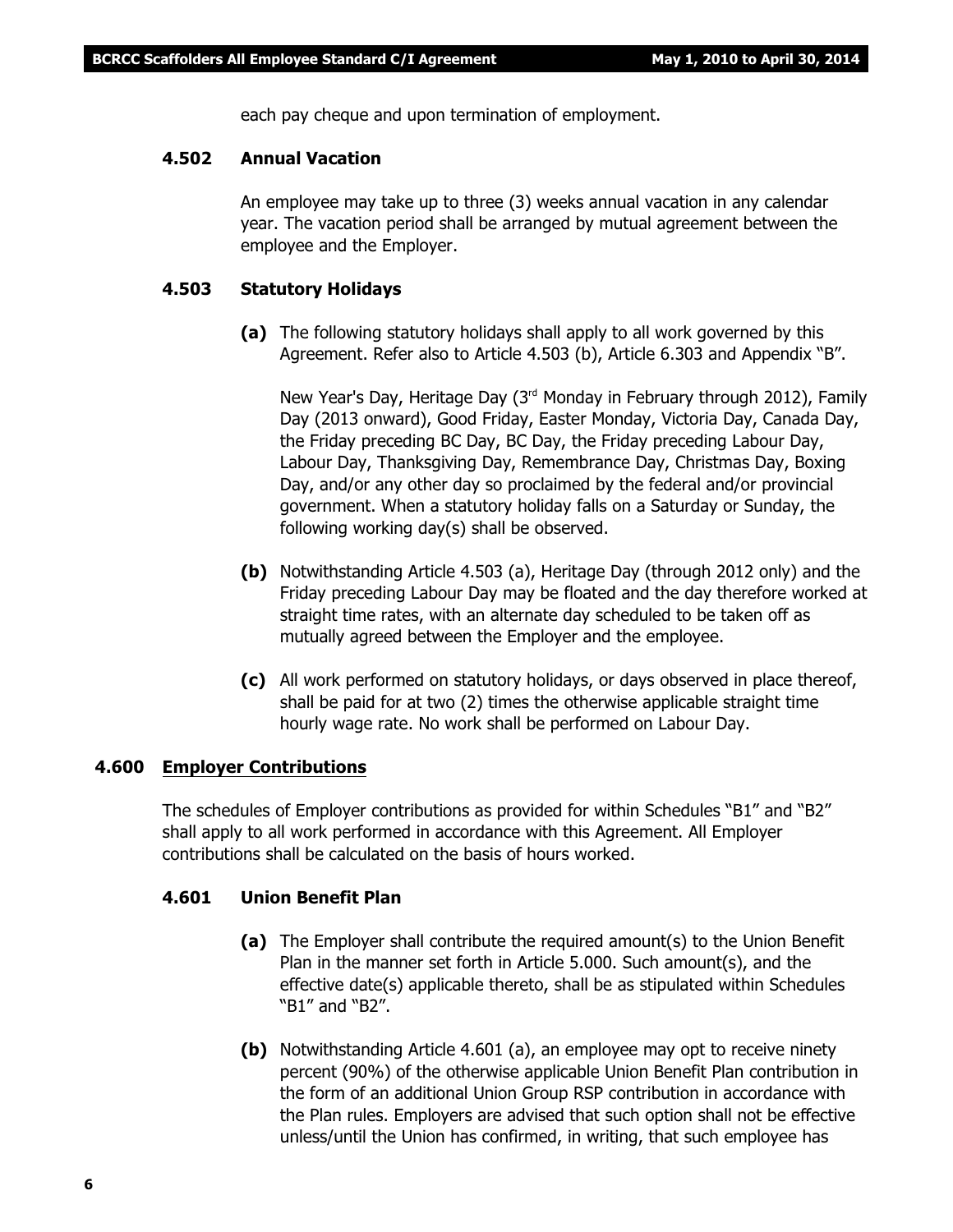signed the appropriate waiver and redirect form.

#### **4.602 Union Group RSP**

- **(a)** The Employer shall contribute the required amount(s) to the Union Group RSP in the manner set forth in Article 5.000. Such amount(s), and the effective date(s) applicable thereto, shall be as stipulated within Schedules "B1" and "B2".
- **(b)** The required Employer contribution to the Union Group RSP shall be eight percent (8%) of the applicable minimum straight time hourly wage rate for each of the Foreman and Tradesperson classifications, and five percent (5%) of the applicable minimum straight time hourly wage rate for all of the Semi Skilled Worker and Apprentice classifications. No Employer contribution to the Union Group RSP shall be required on behalf of a Material Handler/Pre-Apprentice.
- **(c)** Refer also to Article 4.601 (b).

#### **4.603 CLR Contract Administration Fund (CAF)**

- **(a)** The Employer shall contribute twelve cents (\$0.12) per hour worked, inclusive of HST or GST (as the case may be), to the CAF in the manner set forth in Article 5.000. CLR may alter this amount by providing the Union with sixty (60) calendar days written notice. CLR shall bear any/all costs which may be incurred as a result of having to change the monthly report to the administrator because of a change in the Employer contribution to the CAF.
- **(b)** The Union shall collect and forward to CLR, without exception, all monies designated for the CAF and received in accordance with the monthly report to the administrator. Payment to CLR shall be made by the Union not later than the last day of the month in which such amount was received and shall be accompanied with a summary report that provides hours of work and fund remittances by each Employer working under this Agreement. A designated representative of CLR may inspect, upon appointment, the receipts and records of the Union related to the CAF.

#### **4.604 Carpentry Employers Association of BC (CEA)**

- **(a)** The Employer shall contribute fifteen cents (\$0.15) per hour worked to CEA in the manner set forth in Article 5.000. CEA may alter this amount by providing the Union with sixty (60) calendar days written notice.
- **(b)** The Union shall collect and forward to CEA, without exception, all monies designated for CEA and received in accordance with the monthly report to the administrator. Payment to CEA shall be made by the Union not later than the last day of the month in which such amount was received and shall be accompanied with a summary report that provides hours of work and fund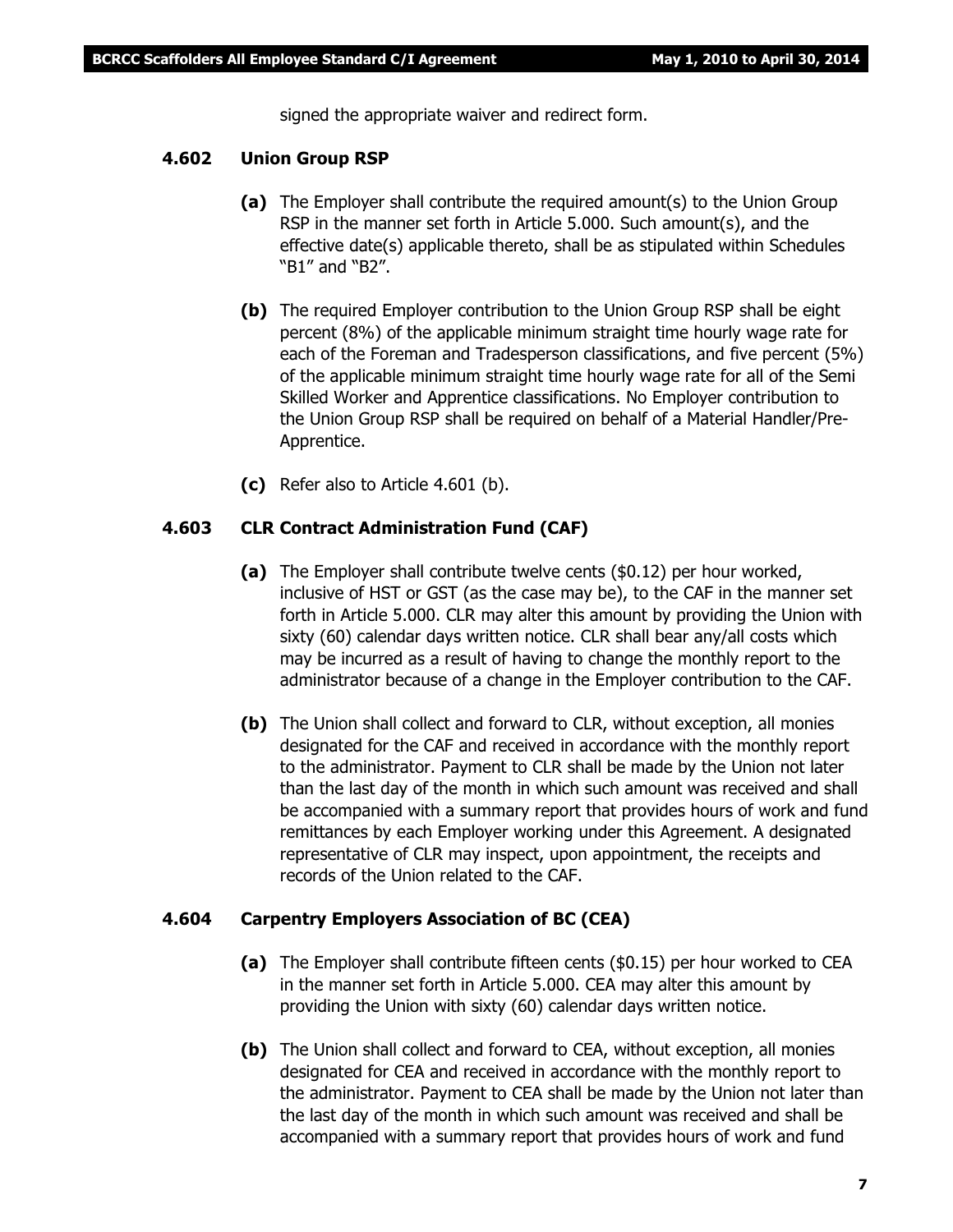remittances by each Employer working under this Agreement.

#### **4.605 BC Construction Industry Rehabilitation Plan (CIRP)**

The Employer shall contribute two cents (\$0.02) per hour worked to the CIRP in the manner set forth in Article 5.000.

#### **4.606 Association of BC Scaffold Contractors (ABCSC)**

- **(a)** The Employer shall contribute twenty-five cents (\$0.25) per hour worked to ABCSC in the manner set forth in Article 5.000. ABCSC may alter this amount by providing the Union with sixty (60) calendar days written notice.
- **(b)** The Union shall collect and forward to ABCSC, without exception, all monies designated for ABCSC and received in accordance with the monthly report to the administrator. Payment to ABCSC shall be made by the Union not later than the last day of the month in which such amount was received and shall be accompanied with a summary report that provides hours of work and fund remittances by each Employer working under this Agreement.

#### **4.700 Employee Deductions**

The Employer shall deduct Union dues in such amount(s) as the Union directs and shall forward such deductions in the manner set forth in Article 5.000. The Union may alter the deduction amount by providing the Employer with sixty (60) calendar days written notice. All employee deductions shall be calculated on the basis of hours earned.

#### **4.800 Payment of Wages**

- **4.801** The Employer shall, at least every second Friday, pay to each employee all wages, premiums, allowances and annual vacation pay and statutory holiday pay earned by the employee to a day not more than seven (7) calendar days prior to the date of payment. If a statutory holiday falls on the regular pay day, payment shall be made the preceding day. Payment shall be made during working hours and may be made by cheque or electronic deposit.
- **4.802** The Employer shall pay all monies (i.e. wages, annual vacation pay, statutory holiday pay, etc.) which are owing to an employee at the time of termination of employment. Alternatively, in the event the Employer is unable to pay all monies which are owing to an employee at the time of termination of employment, such monies shall be paid as quickly as reasonably possible thereafter but in no event later than seven (7) calendar days or in conjunction with the Employer's next regularly scheduled payroll, whichever comes first.
- **4.803** The Employer shall provide a separate or detachable itemized statement with each pay, clearly showing the: (i) employee's name, (ii) number of straight time hours worked and wage rate(s) paid for such hours, (iii) number of overtime hours worked and wage rate(s) paid for such hours, (iv) premiums, (v) allowances, (vi)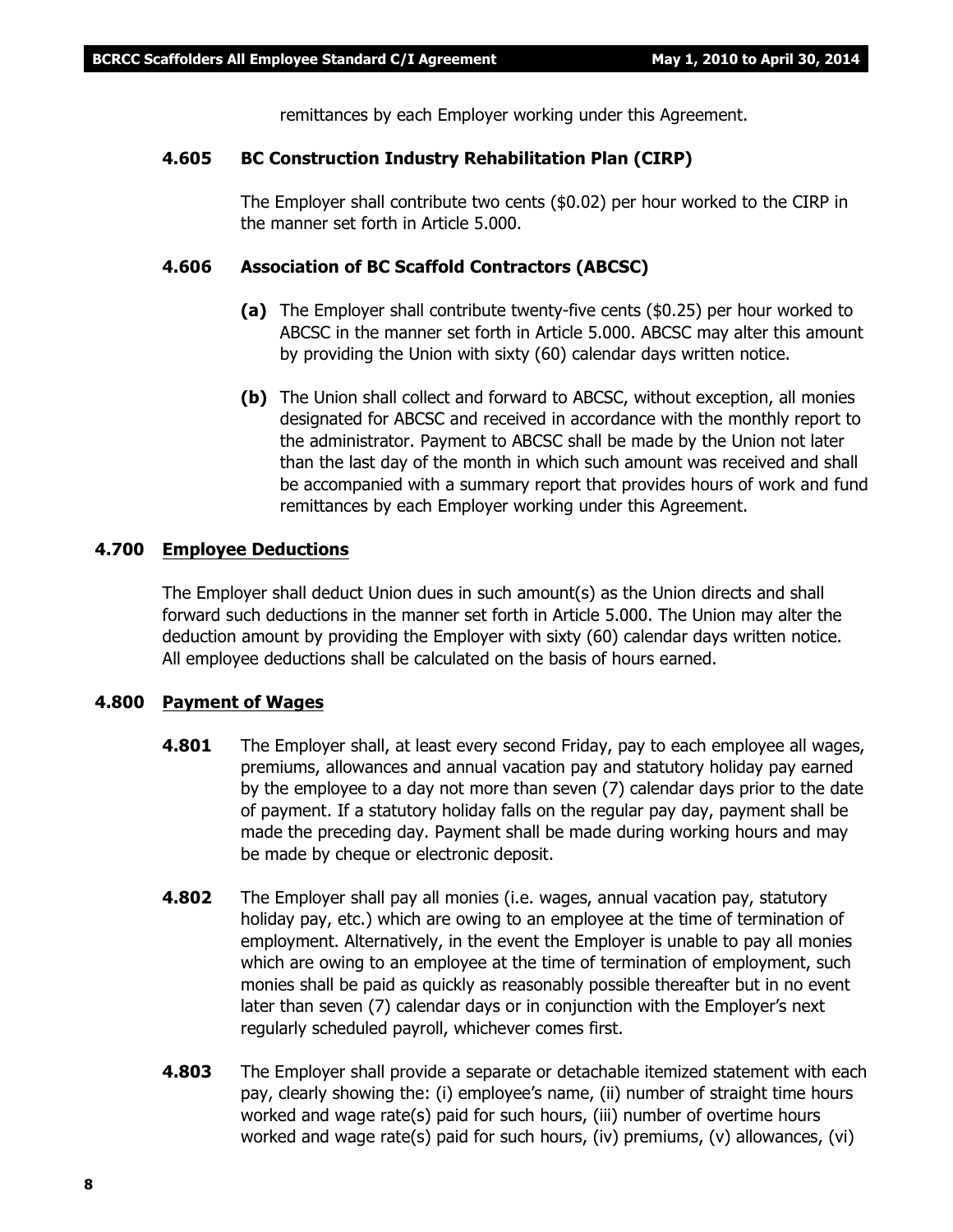annual vacation and statutory holiday pay, and (vii) total deductions from gross earnings. Such statement may be provided electronically via email.

**4.804** Where an employee is not paid in accordance with Articles 4.801 and 4.802, such employee shall be deemed to be still on the payroll of the Employer and shall receive his/her usual wages and conditions until there is compliance with the conditions.

#### **4.900 Bonding and Payroll Failures**

- **4.901** Before Union members are dispatched to any Employer who has not been signatory with the Union for a minimum of two (2) years, such Employer may be required to deposit a bond suitable to the Union, up to fifteen thousand dollars (\$15,000.00) for use in default of payment of wages, annual vacation pay, statutory holiday pay, Employer contributions and/or employee deductions required in accordance with this Agreement. When no longer required such bond shall, by mutual consent of the Union and the Employer concerned, be terminated.
- **4.902** Where there have been instances of payroll failures by an Employer, or the principals or directors thereof, or payroll requirements have not been met, the Union shall have the right to inspect such Employer's payroll, and/or require the posting of a suitable bond, and/or require that payment of wages and other payroll requirements be made by cash or certified cheque.

#### **ARTICLE 5.000 - MONTHLY REMITTANCES**

The timely remittance of Employer contributions and employee deductions required in accordance with this Agreement is essential for the protection of the employees and other beneficiaries.

#### **5.100 General Provisions**

- **5.101** The Employer shall remit all Employer contributions and employee deductions required under the terms of this Agreement, on behalf of all employees working under the terms of this Agreement. Refer to Schedules "B1" and "B2".
- **5.102** Such Employer remittance shall:
	- **(a)** be made by a single payment, payable to the Union designated Plan Administrator, inclusive of all obligations arising from hours up to the close of the Employer's payroll ending closest to the last day of the preceding calendar month, and
	- **(b)** be accompanied by a correctly completed monthly report to the administrator, and
	- **(c)** be received by the Union designated Plan Administrator not later than the fifteenth (15th) day of the month following that for which such payments are payable.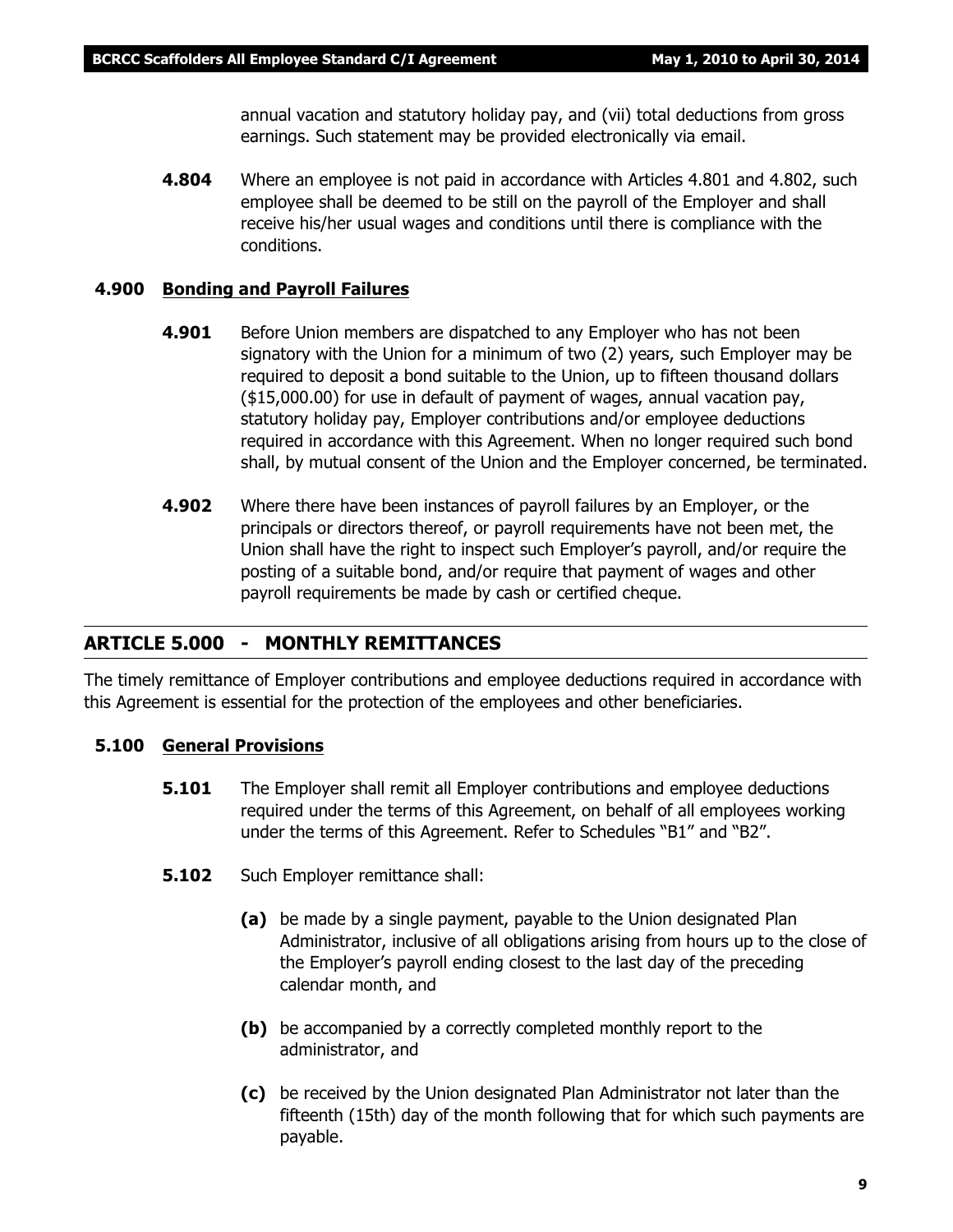- **5.103 (a)** The Union designated Plan Administrator shall, once each month after receiving the combined monthly remittance from each Employer, allocate and/or distribute the monies of such combined remittance to the various Plans, Funds, Organizations, etc. in the appropriate manner. The Union acknowledges that such Plans, Funds, Organizations, etc. are entitled to receive such monies, and that such monies are, in fact, held in trust by the Union until properly allocated and/or distributed.
	- **(b)** Notwithstanding Article 5.103 (a), the Union may deduct a monthly administration handling fee from each amount to be allocated and/or distributed, providing such fee does not exceed five percent (5%), to a maximum of one hundred dollars (\$100.00), of the amount to be allocated and/or distributed.

#### **5.200 "Nil" Reports**

The Employer shall submit a "Nil" report if such Employer had employed no employees during the period for which payments would otherwise have been payable. Notwithstanding the foregoing, the Employer shall not be required to submit a "Nil" report for a period in which no employees had been employed if the Union has been notified, in writing, that such Employer is no longer in business.

#### **5.300 Delinquent Remittance**

- **5.301** In the event the Employer fails to remit Employer contributions and/or employee deductions in the manner set forth in Article 5.000, the Union may, at its sole discretion, take any economic action it deems necessary against such Employer, and such action shall not be considered a violation of this Agreement.
- **5.302** The Union shall advise the Employer within forty-eight (48) hours in writing of any delinquency. If the Employer fails to respond within forty-eight (48) hours of receipt of notification, exclusive of Saturday, Sunday and statutory holidays, the Union may, at its sole discretion, require a ten percent (10%) penalty of the amount of the late payment.

#### **5.400 Monthly Report to the Administrator**

The Union shall supply Employers with copies of the monthly report to the administrator, and the Union shall bear the cost of producing such report except in accordance with Article 4.603 (a).

#### **ARTICLE 6.000 - HOURS OF WORK AND OVERTIME**

#### **6.100 Regular Hours**

**6.101 (a)** Eight (8) hours shall constitute the regular work day and five (5) days, forty (40) hours shall constitute the regular work week.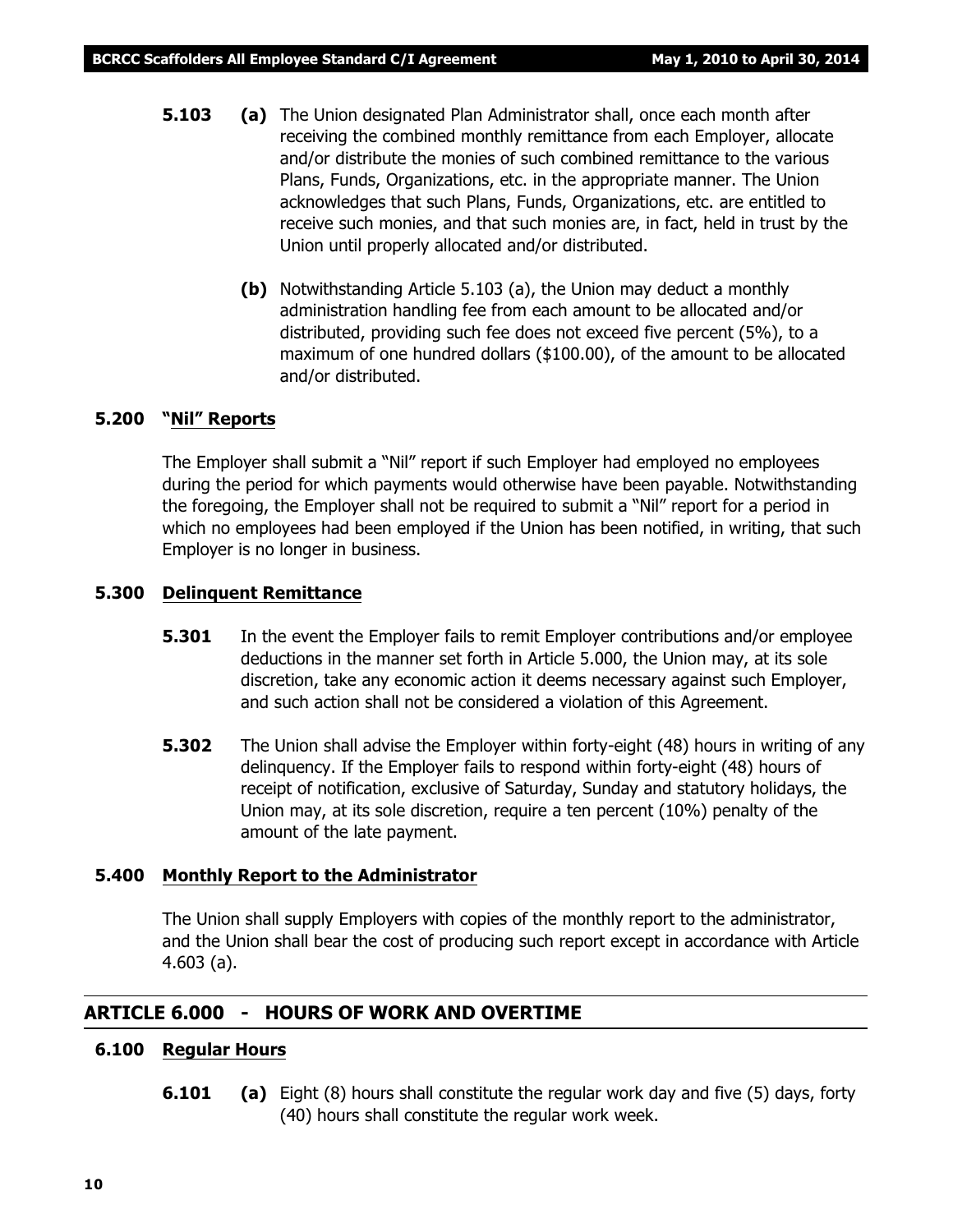- **(b)** Notwithstanding any/all contrary provisions of this Agreement, any work hours under the forty (40) hour weekly maximum missed during the regular work week may be made up on a Saturday at straight time upon mutual agreement between the employee(s) and Employer.
- **6.102** The regular work week shall be between 8:00 am Monday and 4:30 pm Friday, and the regular work day shall be as per the following schedule:

| Straight Time: |                        |  | 8:00 am to 12:00 noon | 4.0 hours |
|----------------|------------------------|--|-----------------------|-----------|
| Meal:          | 12:00 noon to 12:30 pm |  |                       | 0 hours   |
| Straight Time: | 12:30 pm to 4:30 pm    |  |                       | 4.0 hours |

Total Straight Time Hours: 8.0 hours

#### **6.103 Starting and Stopping Times**

Notwithstanding any/all contrary provisions of this Agreement:

- **(a)** This Article shall apply to all shifts, including but not limited to those shifts worked on a compressed work week schedule.
	- **(i)** The starting and stopping time on a project may be varied by a maximum of one (1) hour earlier or later than the otherwise required start time of the shift at the Employer's discretion.
	- **(ii)** The starting and stopping time on a project may be varied by a maximum of two (2) hours earlier or later than the otherwise required start time of the shift upon mutual agreement of the Employer and the majority of Union members employed on such project. Notwithstanding the foregoing, if the starting and stopping time is varied by more than (1) hour, the Union shall retain the right to revote the Union members employed on such project once over the duration of the project.
	- **(iii)** The Employer shall be responsible for a suitable signal for all starting and stopping times.
- **(b)** The starting time of the employees shall be from the designated "lay down" area, lockup or tool room, and a five (5) minute "pick-up" period shall be provided prior to the stopping time.

#### **6.104 Notice of Termination**

The Employer shall provide an employee with one (1) hours notice of termination, or one (1) hours pay in lieu thereof. The employee shall use such notice to gather his/her personal tools and prepare such tools for the next project.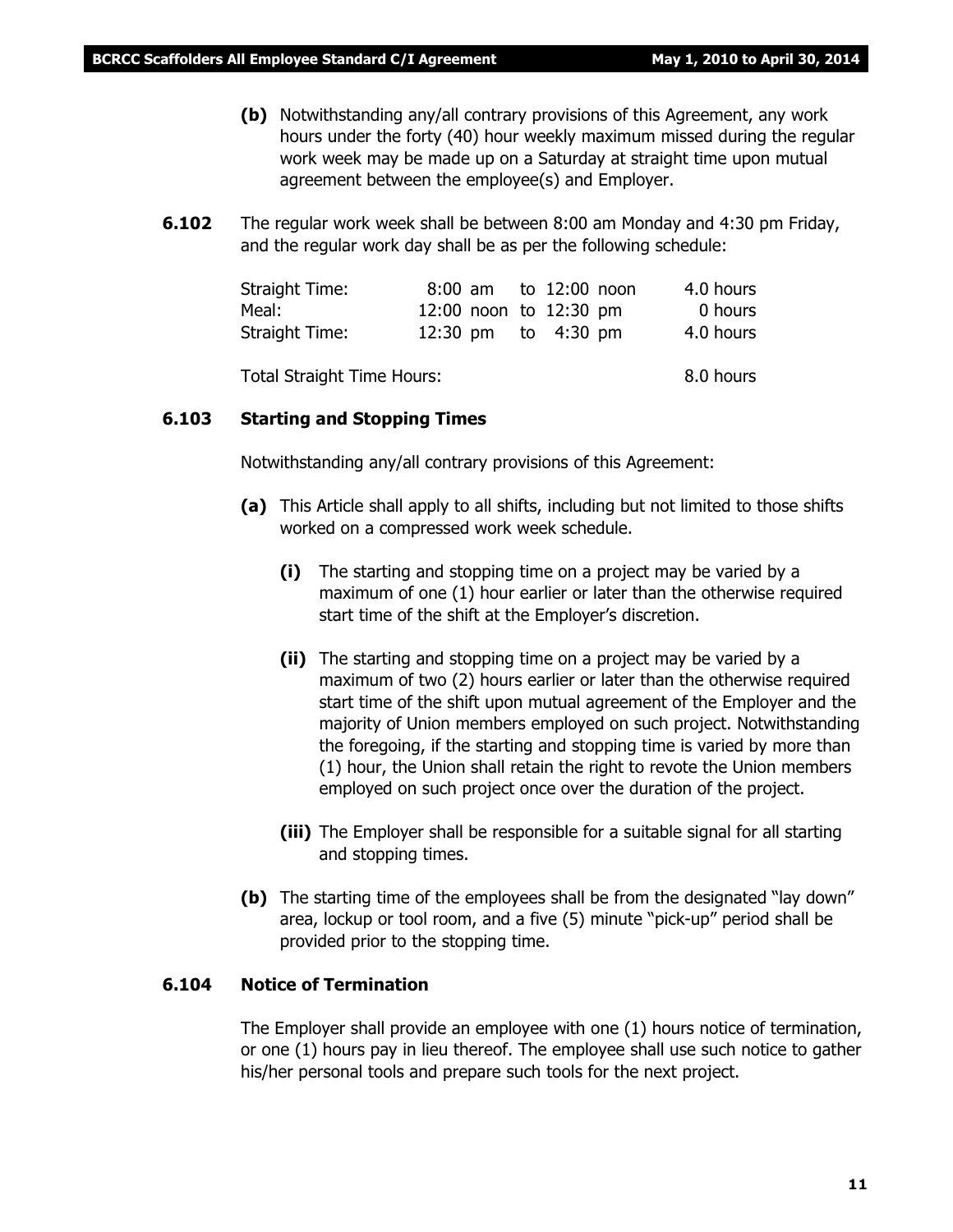#### **6.200 Overtime Hours**

Overtime work shall be voluntary and no employee shall be discriminated against for refusal to work overtime hours.

- **6.201** The first two (2) hours of overtime, Monday through Friday, shall be paid at one and one-half  $(1\frac{1}{2})$  times the otherwise applicable straight time hourly wage rate.
- **6.202** The first eight (8) hours of overtime on Saturdays shall also be paid at one and one-half (1½) times the otherwise applicable straight time hourly wage rate.
- **6.203** All other overtime hours, including all hours worked on Sundays and statutory holidays, shall be payable at two (2) times the otherwise applicable straight time hourly wage rate.
- **6.204** Notwithstanding any/all contrary provisions of this Agreement, a minimum break of eight (8) hours shall be provided to an employee between the end of one (1) working shift and the commencement of such employee's next working shift. Where a minimum break of eight (8) hours is not provided in accordance with the foregoing, all hours worked on such employee's next working shift shall be deemed to be overtime hours and shall be paid accordingly.

#### **6.300 Compressed Work Week**

A compressed work week may be established by the Employer with the mutual agreement of the Union. Alternatively, the Employer may establish a compressed work week without the mutual agreement of the Union if requested to do so by the project client. The Employer shall notify the Union, in writing, upon receiving such a request. The terms and conditions of such compressed work week shall supercede any/all contrary provisions of this Agreement.

#### **6.301 Hours of Work**

- **(a)** Ten (10) straight time hours (8:00 am to 6:30 pm, inclusive of a meal break) shall constitute the compressed work week day shift. Forty (40) straight time hours, Monday through Thursday inclusive, or Tuesday through Friday inclusive, shall constitute the regular work week.
- **(b)** Ten (10) straight time hours (6:30 pm to 5:00 am, inclusive of a meal break) shall constitute the compressed work week afternoon shift. Forty (40) straight time hours, Monday through Thursday inclusive, or Tuesday through Friday inclusive, shall constitute the regular work week. The applicable shift premium shall apply.
- **(c)** Refer also to Article 6.103 (a).

#### **6.302 Overtime**

Overtime work shall be voluntary and no employee shall be discriminated against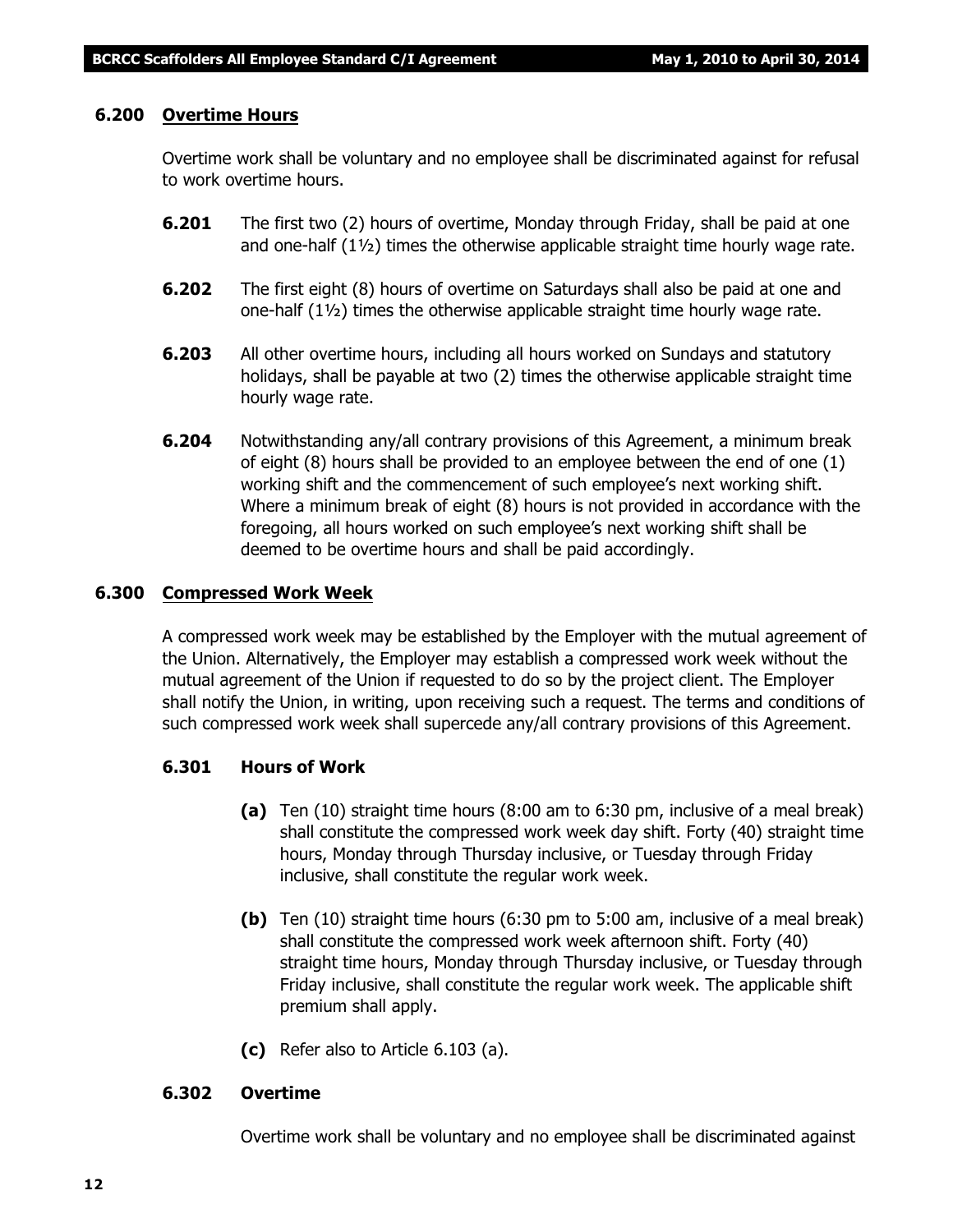for refusal to work overtime hours.

- **(a)** The first ten (10) hours of overtime worked on the Friday of a Monday through Thursday compressed work week, or on the Monday of a Tuesday through Friday compressed work week, shall be payable at one and one-half (1½) times the otherwise applicable straight time hourly wage rate.
- **(b)** The first eight (8) hours of overtime worked on a Saturday shall be payable at one and one-half  $(1\frac{1}{2})$  times the otherwise applicable straight time hourly wage rate.
- **(c)** All other overtime hours, including all hours worked in excess of ten (10) hours per day, all hours worked in excess of eight (8) hours on a Saturday, and all hours worked on Sundays and statutory holidays, shall be payable at two (2) times the otherwise applicable straight time hourly wage rate.

#### **6.303 Statutory Holidays**

Notwithstanding any/all contrary provisions of this Agreement, Article 6.303 shall supercede Article 4.503 (c).

- **(a)** All statutory holidays which occur during a compressed work week schedule shall be observed on the actual day of the statutory holiday, even if such day would otherwise have been a regularly scheduled day off (e.g. the Friday of a Monday to Thursday compressed work week, or a Saturday, or Sunday, etc.). When a statutory holiday is observed in accordance with the foregoing, overtime rates shall not apply on a regular work day in lieu of the statutory holiday.
- **(b)** All statutory holidays which occur on a regularly scheduled work day of a compressed work week schedule may be rescheduled by prior mutual agreement of the Employer and the Union. However, in such event, an employee shall retain sole discretion to decline to work on the actual statutory holiday date and shall not be discriminated against for doing so.

#### **6.400 Shifts**

#### **6.401 Scheduling of Shifts**

The Employer may schedule an afternoon and/or night shift if/as required. It shall not be necessary for there to be a day shift in order for there to be an afternoon shift and/or a night shift. Nor shall it be necessary to maintain an afternoon shift and/or night shift for consecutive days in order to constitute such a shift.

#### **6.402 Shift Premiums**

The Employer shall pay a shift premium over and above the otherwise applicable minimum straight time hourly wage rate to any employee who is employed on an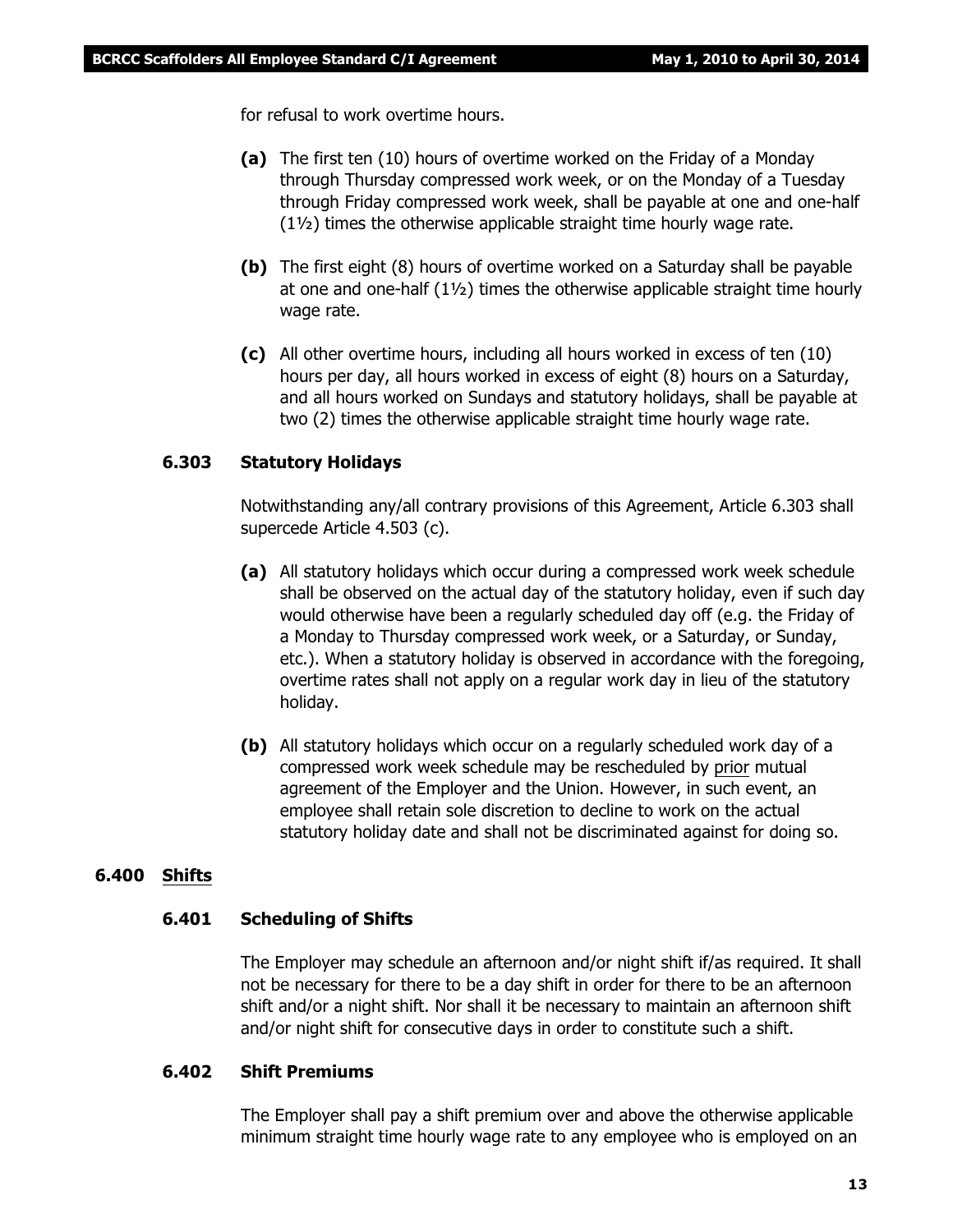afternoon or night shift. Such shift premium shall be paid on straight time hours only in accordance with the following schedule.

- **Day Shift** No shift premium.
- **Afternoon Shift** The applicable minimum straight time hourly wage rate shall be increased by eight percent (8%) for each hour worked on any shift which commences at any time after 10:00 am but on or before 8:30 pm. Second and subsequent meal breaks shall not be considered as hours worked.
- **Night Shift** The applicable minimum straight time hourly wage rate shall be increased by seventeen percent (17%) for each hour worked on any shift which commences at any time after 8:30 pm but on or before 1:00 am. Second and subsequent meal breaks shall not be considered as hours worked. Refer also to Article 6.204.

Overtime on afternoon and night shifts shall be payable for all hours of work performed in excess of eight (8) hours per shift.

#### **6.500 Call-Out Time**

- **6.501** When an employee is called out for work, the Employer shall pay such employee for a minimum of one-half  $(y_2)$  of the scheduled shift hours at the otherwise applicable straight time or overtime hourly rate, regardless of whether or not the employee actually commenced work. Notwithstanding the foregoing, when an employee works more than one-half  $(\frac{1}{2})$  of the scheduled shift hours, the Employer shall pay such employee for the full shift.
- **6.502** Notwithstanding Article 6.501, when work cannot commence or continue due to inclement weather or for reasons of safety, the Employer shall decide which employees shall be required to work inside and the Job Steward shall discuss with the remainder of the crew whether they wish to continue to work or not. In the event a majority agree that work cannot proceed, then only time actually worked shall be paid.

#### **6.600 Rest Breaks**

- **6.601** Two (2) rest breaks of ten (10) minutes duration each shall be provided during a scheduled eight (8) hour or nine (9) hour shift. Notwithstanding the foregoing, a third rest break of ten (10) minutes duration shall be provided after eight (8) hours if the shift is subsequently extended beyond eight (8) hours or nine (9) hours up to a maximum of ten (10) hours. Refer also to Article 6.702.
- **6.602** Notwithstanding Article 6.601, only two (2) rest breaks shall be provided on a scheduled shift of ten (10) hours, however each such rest break shall be of fifteen (15) minutes duration. The parties agree that a shift of ten (10) hours shall not be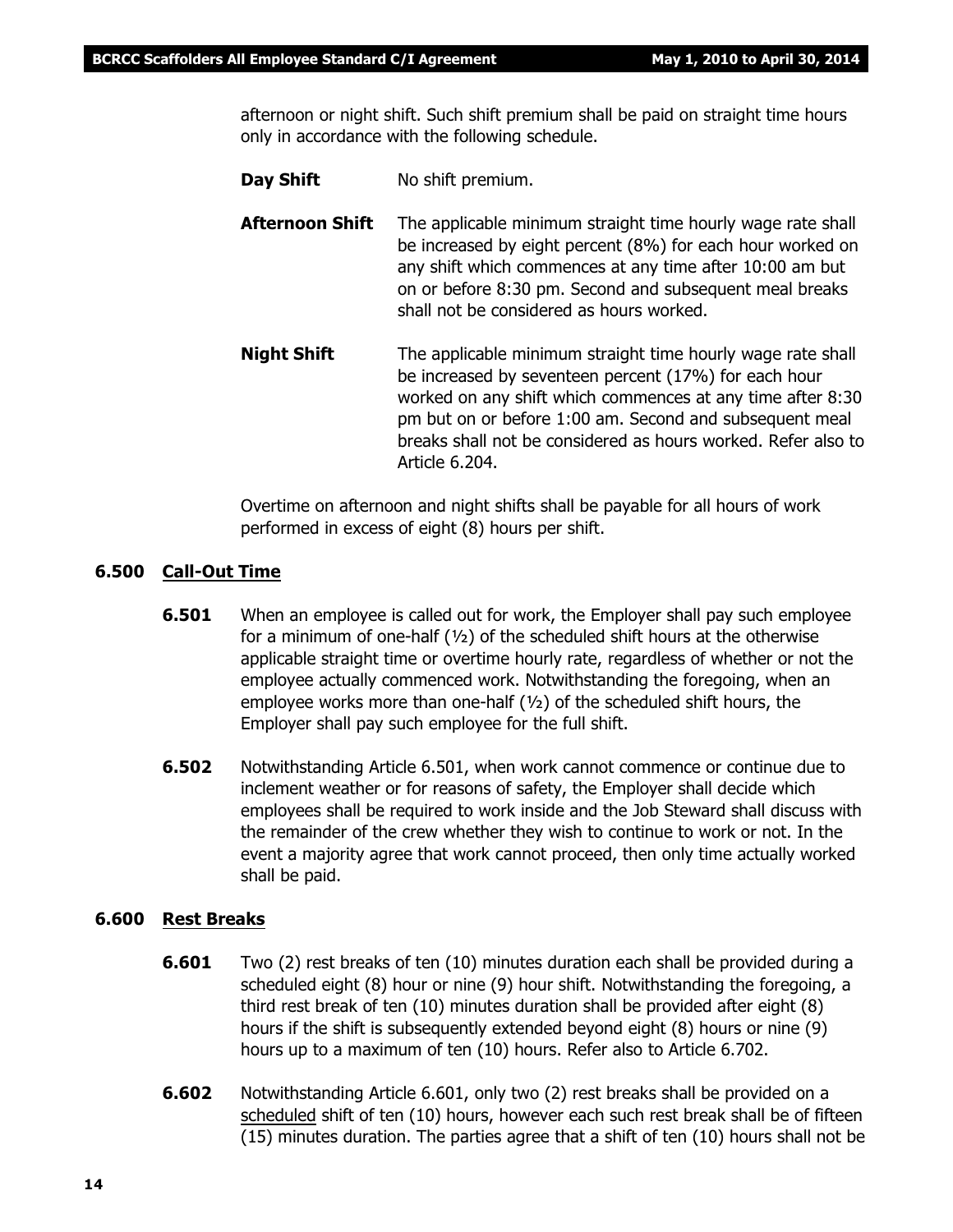deemed to be a scheduled shift of ten (10) hours unless the employees have been so advised prior to the completion of the previous days' shift.

**6.603** Rest breaks shall be taken at a location determined by mutual agreement between the Employer and the Union.

#### **6.700 Meal Breaks**

#### **6.701 Regularly Scheduled Shifts of Ten (10) Hours or Less**

One  $(1)$  meal break of one-half  $(\frac{1}{2})$  hour shall be provided on all scheduled shifts of ten (10) hours or less. Such meal break shall be scheduled as near as is practical to the mid-point of the shift and shall not be considered as time worked.

#### **6.702 Shifts in Excess of Ten (10) Hours**

Additional meal breaks are required on all shifts in excess of ten (10) hours. The foregoing applies regardless of whether such shifts are scheduled shifts or the result of unscheduled overtime. Refer to the parties' Letter of Understanding Re: Meal Breaks for details. Copies of such Letter of Understanding can be obtained from either the Union or CLR.

#### **ARTICLE 7.000 - TRAVEL ALLOWANCES AND OUT-OF-TOWN PROJECTS**

#### **7.100 Local Resident Employee**

Refer to Appendix "A" for definition of both Local Resident Employee and Lower Mainland/ Fraser Valley.

- **7.101** No daily travel allowance shall be payable to any local resident employee on any project located inside the Lower Mainland/Fraser Valley.
- **7.102 (a)** A daily travel allowance shall be paid to any local resident employee who uses his/her own vehicle to travel daily from his/her residence to a project located outside of the Lower Mainland/Fraser Valley.
	- **(b)** Such allowance shall be payable in accordance with the following schedule. Refer also to Article 7.103.

First forty (40) road kilometres, each way, each day not applicable All additional road kilometres, each way, each day  $$0.52$  per km

**7.103** Notwithstanding any/all contrary provisions of this Agreement, the daily travel allowance amount of fifty-two cents (\$0.52) per road kilometre shall be subject to annual adjustments throughout the duration of this Agreement. As a result, the effective "per road kilometre" amount which shall be payable pursuant to Article 7.102 shall be the maximum allowable tax-free rate for mileage expense reimbursement as published annually by the Canada Revenue Agency.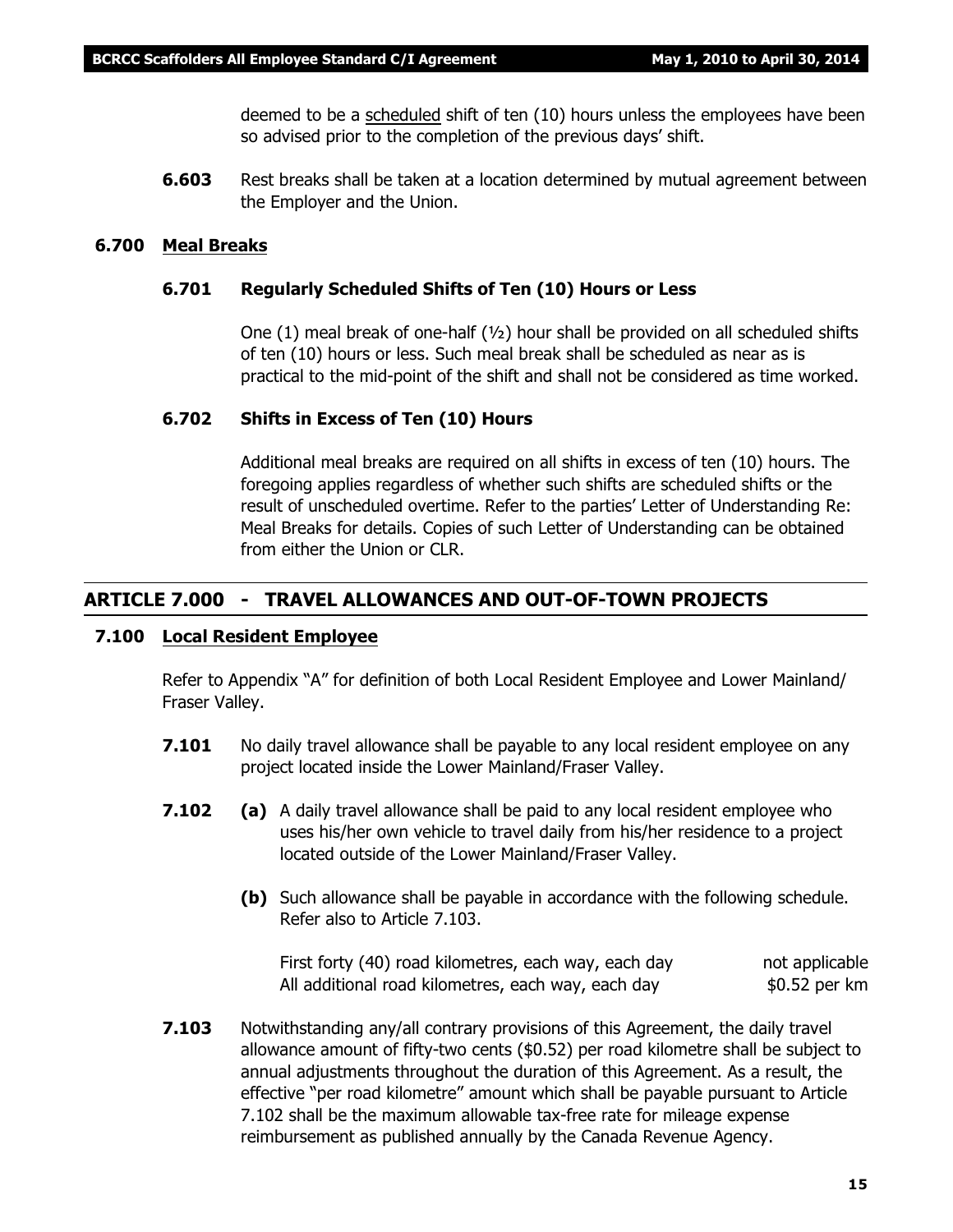#### **7.200 Non Local Resident Employee**

This Article does not apply to Local Resident Employees. Refer to Appendix "A" for definition.

- **7.201** The terms of both daily travel as well as initial and terminal travel which shall apply to a non local resident employee on an out-of-town project shall be established on a project by project basis.
- **7.202** Such terms shall:
	- **(a)** be mutually agreed upon, in writing, by the Employer and the non local resident employee prior to the commencement of travel, and
	- **(b)** remain as originally agreed upon unless/until otherwise changed by mutual agreement, in writing, and
	- **(c)** be consistent with the following principles:
		- **(i)** A non local resident employee shall not incur any out of pocket cost in the process of travelling to an out-of-town project at the beginning of his/her employment on such project, and from an out-of-town project at the conclusion of his/her employment on such project.
		- **(ii)** The Employer shall supply a non local resident employee with an "employer supplied room plus daily meal allowance" while such employee is employed on an out-of-town project. The employer supplied room shall be of an acceptable standard. Notwithstanding the foregoing, the Employer may, as an alternative, pay a daily "living out allowance" to such employee in lieu of "employer supplied room plus daily meal allowance" with the mutual agreement of such employee.

## **ARTICLE 8.000 - HIRING AND MOBILITY OF WORKFORCE**

The interpretation and application of these provisions shall be consistently applied by the various Union representatives in each and every Local throughout the province. Past practice shall be superceded by the terms of this Agreement unless otherwise mutually agreed, in writing, by the Union and the Employer.

#### **8.100 Hiring**

- **8.101** The Union shall assist the Employer in supplying qualified prospective employees. Without restricting/limiting the foregoing, the Union shall, in particular, assist in supplying local resident employees when requested to do so by the Employer.
- **8.102** The Employer shall retain the right to refuse employment to an individual if the Employer does not believe that such individual is suitable for the available work.
- **8.103 (a)** There shall be no restrictions/limitations on the Employer's right to hire,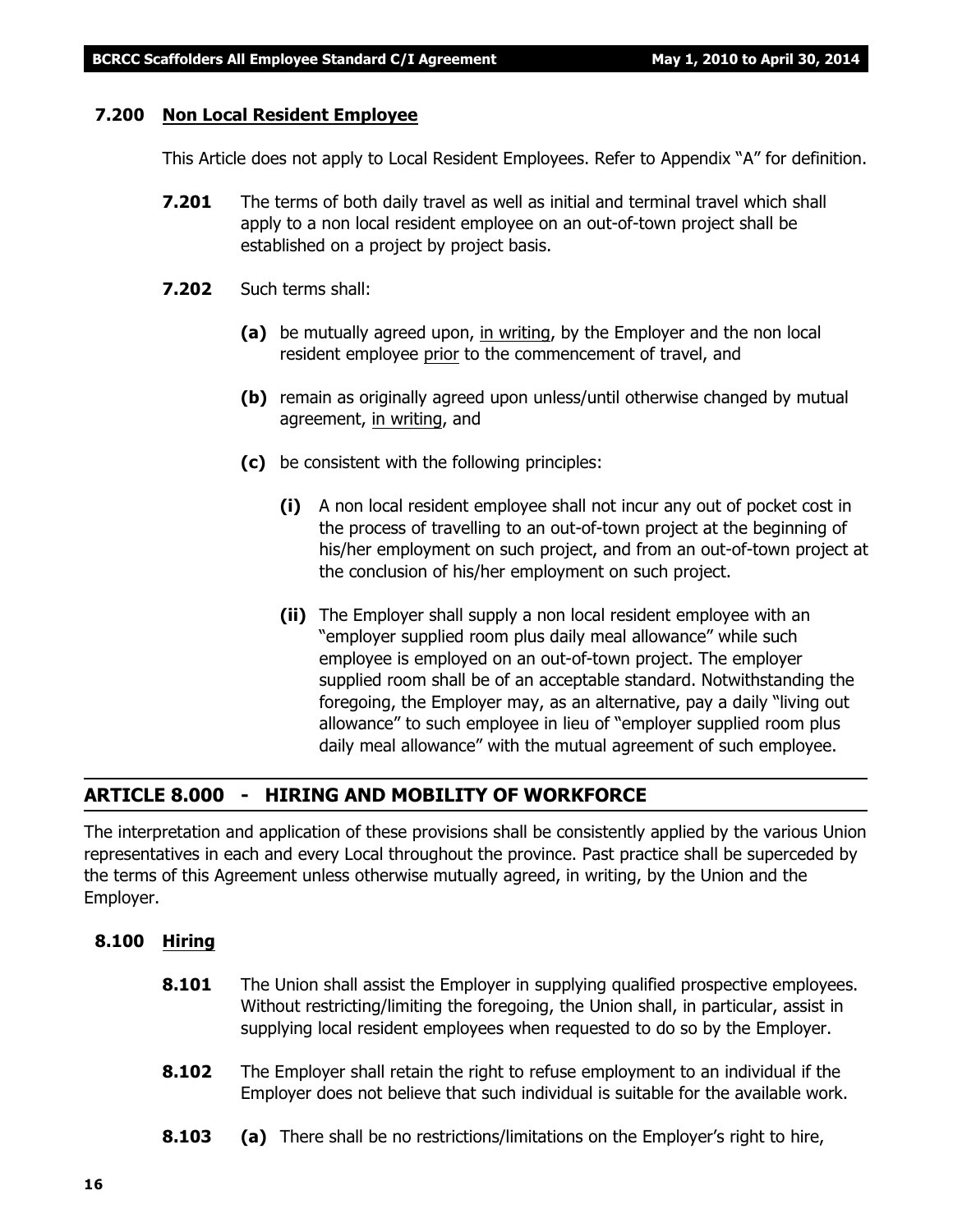including but not limited to the Employer's right to hire via name request.

- **(b)** Notwithstanding Article 8.103 (a), whenever the Employer hires an individual who is not a Union member, the Employer shall provide the Union, in writing, with the name and contact information for such individual within fourteen (14) calendar days of hire. Such individual shall make application to become a Union member within forty (40) calendar days of hire and the Union shall accept such individual into its membership. All terms and conditions of this Agreement shall otherwise apply from date of hire.
- **8.104** In the event an employee ceases to be a member in good standing of the Union, the Employer shall terminate the employment of such employee upon receiving written confirmation and direction to do so from the Union.
- **8.105** Any employee hired and/or transferred in accordance with Article 8.000 shall be deemed to have been properly dispatched by the Union and the Union shall ensure that the appropriate dispatch paperwork is supplied to the Employer in a timely manner.

#### **8.200 Mobility**

There shall be no restrictions/limitations on the Employer's right to transfer an employee(s) from one (1) project to another throughout the province. Notwithstanding the foregoing, when a non local resident employee(s) is transferred between two (2) out-of-town projects the following standard shall apply.

- > Initial travel allowance shall be paid to the non local resident employee from his/her point of dispatch to the first project in accordance with Article 7.200, and
- > The "per road kilometre" travel allowance rate provided for within Article 7.102 (b) shall be paid to the non local resident employee for all road kilometres travelled, one (1) way, from the first project to the second project, and
- > Terminal travel allowance shall be paid to the non local resident employee from the second project back to his/her point of dispatch in accordance with Article 7.200.

#### **8.300 Differentiation of Employee Classifications**

Notwithstanding any/all contrary provisions of this Agreement, the Union shall not make any attempt to dispatch an employee of a different employee classification (i.e. Foreman, Tradesperson, Semi Skilled Worker, Apprentice, and/or Material Handler/Pre-Apprentice) than was requested by the Employer. In particular, the Union shall not make any attempt to restrict/limit or deny the Employer from hiring the maximum ratio of Apprentices permitted in accordance with Article 4.403 (a).

#### **8.400 Reduction in Project Crew**

**8.401** The Employer shall notify the Job Steward prior to a reduction in the size of the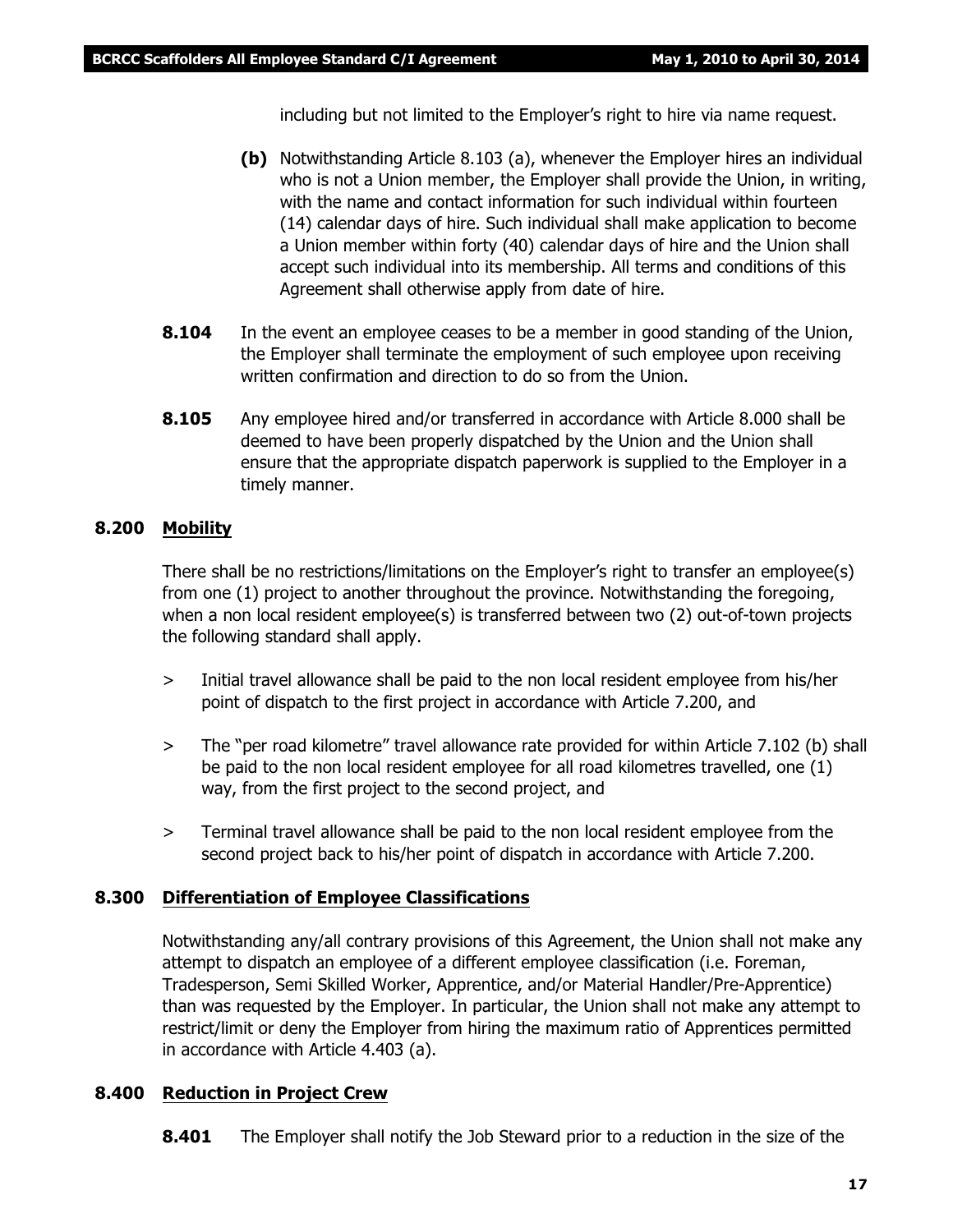project crew.

**8.402** When it is necessary for the Employer to reduce the size of the project crew, preference of continued employment shall be given to Job Stewards.

#### **8.500 Rehiring of Injured Employees**

The Employer shall give preference of re-employment to an injured employee when such employee is able to return to work, provided sufficient work is available.

#### **ARTICLE 9.000 - JOB STEWARDS AND UNION REPRESENTATIVES**

#### **9.100 Job Stewards**

- **9.101** The Union shall notify the Employer of the appointment of all Job Stewards.
- **9.102** Job Stewards shall be recognized on all projects and shall not be discriminated against.
- **9.103** The Employer shall provide a Job Steward with sufficient time to carry out his/her duties.
- **9.104** Refer also to Article 8.402 regarding preference for continued employment of Job Stewards.

#### **9.200 Union Representatives**

Union Representatives shall have access to all projects governed by this Agreement, after first notifying the Employer, however in no way shall such Representative(s) interfere with employees during working hours unless permission is granted.

#### **9.300 Leaves of Absence**

The Employer shall grant a non-paid leave of absence to an employee when requested, in writing, to do so by the Union. Such leave shall be for the purpose of attending to Union business, and shall not jeopardize the employee's continued employment. Notwithstanding the foregoing, the Employer may deny such request for valid reasons.

#### **ARTICLE 10.000 - HEALTH AND SAFETY**

#### **10.100 Safety Equipment**

- **10.101 (a)** The Employer shall supply to employees, at no cost, all safety equipment, including hearing protective devices, except personal apparel (i.e. CSA approved hard hat, CSA approved footwear, rubber clothing, etc.). Only safety belts with leg and shoulder straps are to be used.
	- **(b)** An employee may use his/her own CSA approved safety harness and lanyard,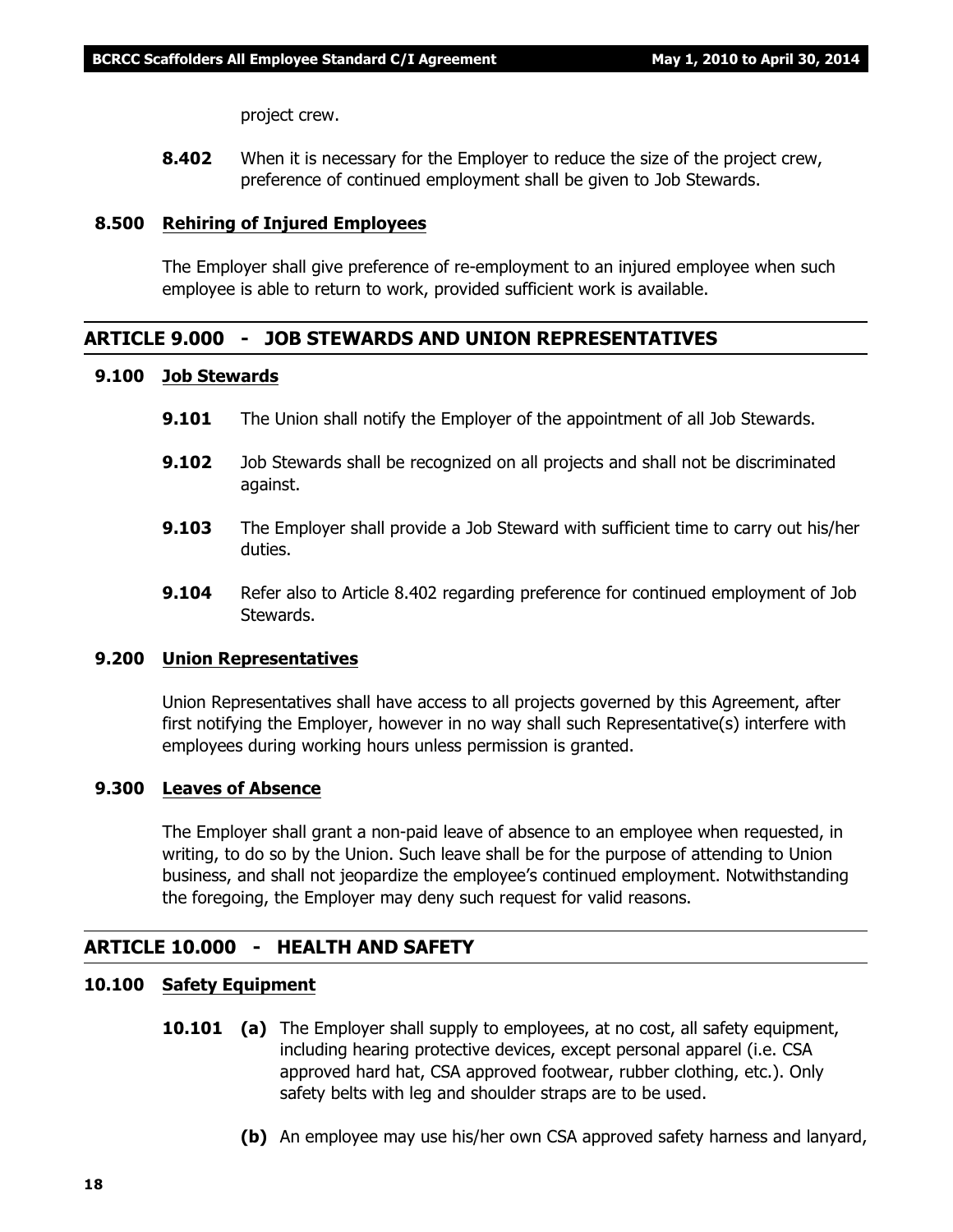providing such equipment is in satisfactory condition and has been approved for use by the Employer. Notwithstanding the foregoing, where an employee chooses to use an Employer supplied safety harness and lanyard, such employee shall return such harness and lanyard in good condition when asked to do so or upon termination of employment.

- **(c)** The Employer may deduct the cost of Employer supplied safety equipment from an employee's pay cheque if such equipment is not returned.
- **10.102** All equipment, tools, and materials shall conform and be utilized in conformity with applicable provincial and/or federal regulations, acts and laws. Employer safety regulations shall be complied with provided they are not inconsistent with the foregoing. It shall not be considered a violation of this Agreement should an employee(s) refuse to work in conditions and/or use equipment that do not meet prescribed safety standards and/or regulations.
- **10.103** The Employer shall supply welders' leather vests or jackets and leather gauntlet gloves to all employees assigned to welding work, on a "charge-out" basis.

#### **10.200 Accident Prevention Regulations**

- **10.201** The parties to this Agreement shall, at all times, comply with the accident prevention regulations of the *Workers Compensation Act* and any refusal on the part of an employee to work in contravention of such regulations shall not be deemed to be a breach of this Agreement. No employee shall be discharged because such employee fails to work under unsafe conditions as set out in the regulations.
- **10.202 (a)** Any refusal by an employee to abide by known WSBC regulations or posted Employer safety regulations, after being duly warned, may be sufficient cause for dismissal.
	- **(b)** Employees shall abide by any/all project site rules at all times. Failure to do so shall constitute just cause for termination.
- **10.203** Any employee may refuse to work where, in the opinion of such employee, adequate safety precautions have not been provided.

#### **10.300 Project Inspections**

The Job Steward, or where there is a safety committee a Union representative of such committee, shall accompany the WSBC inspector on all project inspections.

#### **10.400 Injured or Sick Employees**

**10.401** The Employer shall cover all transportation costs not otherwise covered by the WSBC for any employee residing in Employer supplied accommodation who is injured on the project and subsequently requires transportation to either his/her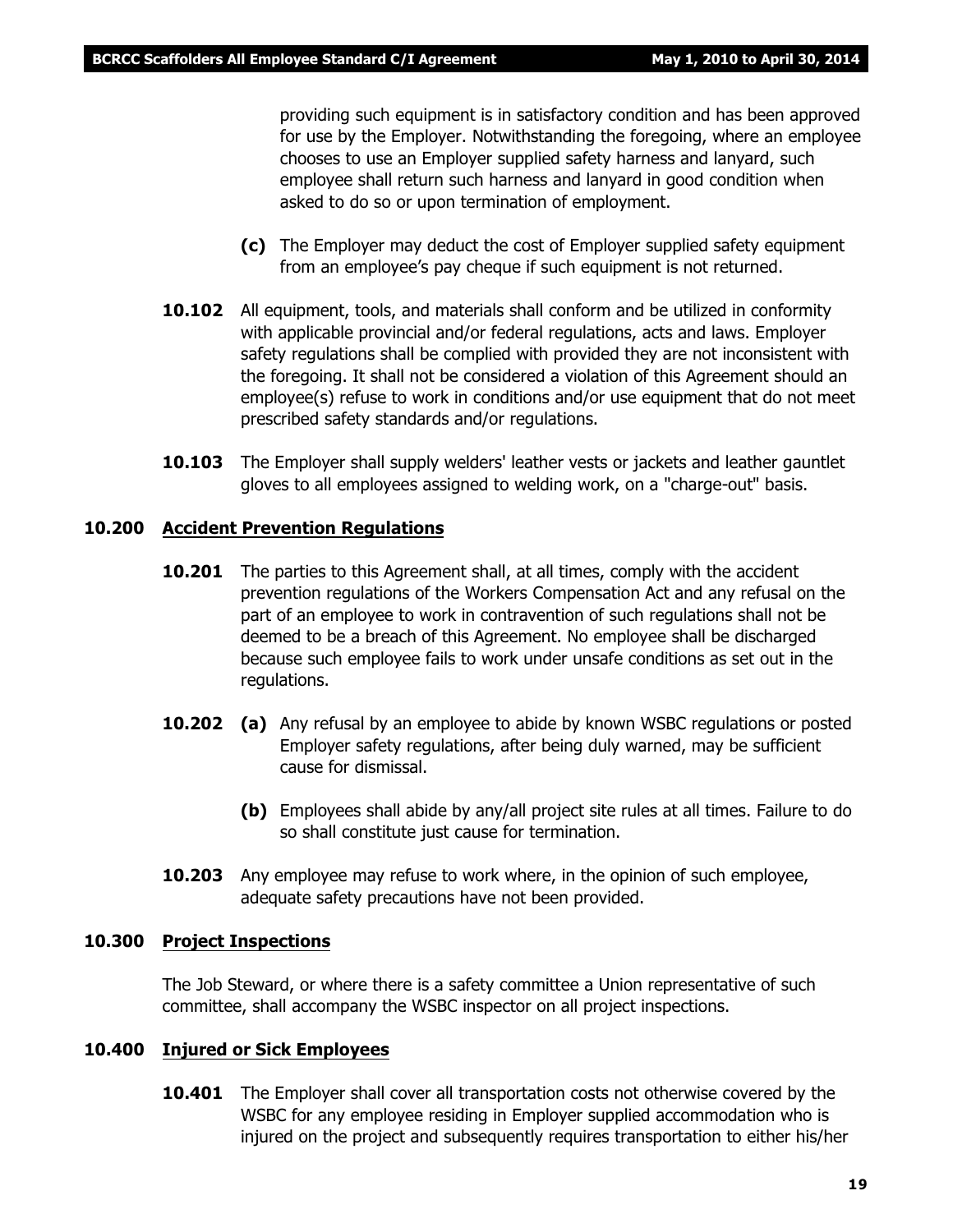point of dispatch or back to the project. The foregoing shall also apply for any employee residing in Employer supplied accommodation who becomes ill or is injured in an accident not covered by WCB, if the first aid attendant or a doctor recommends off-site treatment or a return to the employee's point of hire.

- **10.402** If an employee requires off-site medical attention which necessitates no return to work on that day, or where a qualified Industrial First Aid Attendant recommends rest until the next day, then the injured employee shall be paid for the full shift.
- **10.403** Refer also to Article 8.500 and Article 11.502.

#### **ARTICLE 11.000 - WORKING CONDITIONS**

#### **11.100 Harassment**

The Union and the Employer recognize the right of employees to work in an environment free from harassment.

#### **11.200 Project Facilities**

#### **11.201 Toilets**

Chemical or flush toilets shall be provided from the commencement of work on all projects. When sewer or chemical toilets are not available, sanitary facilities shall be provided in accordance with local sanitary regulations. Toilet houses shall be of fibreglass or rubber compound construction, and shall be cleaned out daily. Toilet paper shall be provided. There shall be a minimum of one (1) toilet for every fifteen (15) building trades persons on a project.

#### **11.202 Drinking Water**

Where there is no running tap water available, cool drinking water in approved sanitary containers shall be provided. Paper cups and salt tablets shall also be supplied.

#### **11.203 Telephone Access**

A telephone(s) shall be made available to all employees at all times for incoming or outgoing emergency purposes, and incoming messages of an emergency nature shall be relayed immediately. No employee shall be permitted to use a personal cell phone or smart phone during working hours, excluding rest and meal breaks, except in case of an emergency. Repeated violations of the foregoing shall constitute just cause for termination.

#### **11.204 Clean Up Facilities**

The Employer shall provide clean up facilities, hand cleaner and paper towels.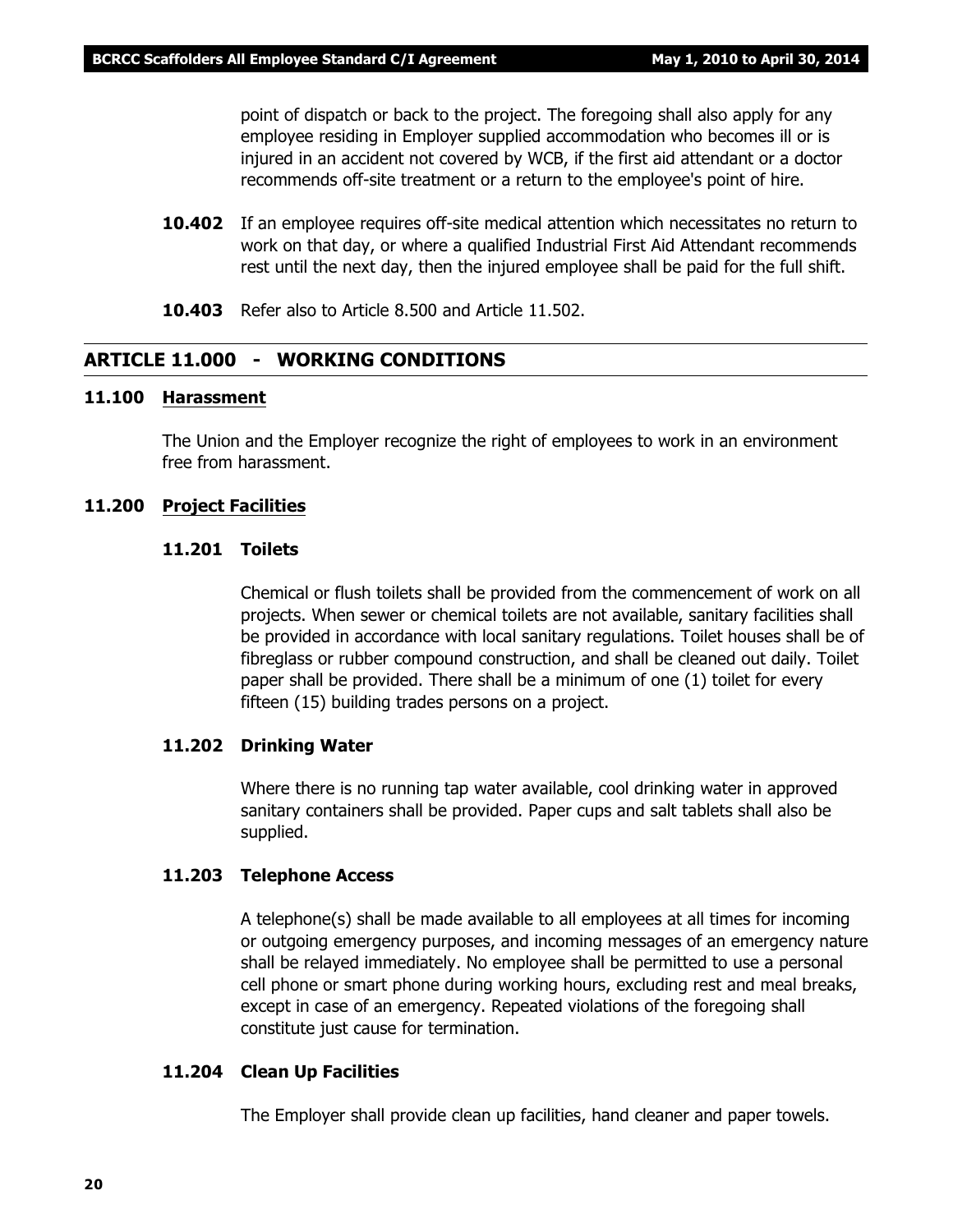#### **11.300 Lockup**

The Employer shall not be required to provide a lockup on any project of short term duration unless it is economically practical to do so. On all other projects, the following standards shall apply.

- **11.301** A lockup shall be provided for employees and such lockup shall be located on the ground floor or first floor of the project. If multiple shifts are being worked, a separate lockup shall be provided for each shift. Lockups shall be used for tools, drying clothes, as a dressing room, and as a lunch room.
- **11.302** Each lockup shall have tool racks, tables and benches with provision for drying clothes and shall be of an adequate size to allow a minimum of fifteen (15) square feet per employee.
- **11.303** Each lockup shall have windows and venting with adequate lighting and provision for continuous heat twenty-four (24) hours a day.
- **11.304** The Employer shall be responsible for having the lockup(s) cleaned out daily and kept clear of building material and other construction paraphernalia.

#### **11.400 Vehicles**

No employee shall be permitted to use his/her own motor vehicle in a manner which is unfair to other employees and/or contrary to the best interests of the Union.

#### **11.500 Tools, Equipment and Protective Clothing**

- **11.501** The tools of an employee starting a new job shall be in good condition and shall be kept so on the Employer's time.
- **11.502** The cost of transporting an employee's tools shall be paid for by the Employer. Notwithstanding the foregoing, although employees will normally take their tools with them, when the Employer makes other arrangements for transporting an employee's tools such employee shall not suffer loss of wages because his/her tools are not available to him/her. The Employer agrees to transport the tools of an injured or sick employee to the employee's point of dispatch.
- **11.503** An employee shall provide the ordinary tools of his/her trade. The ordinary tools of a scaffolder shall include, as a minimum, a hammer, tool belt, torpedo level, and twenty-five foot (25') measuring tape.
- **11.504** If the following tools or equipment ladder, straight edge, saw horse, stapling gun, hand clamp, power tools, or any other than ordinary tradespersons' tools, are desirable for the better carrying out of work, they shall be supplied by the Employer.
- **11.505** In the event an employee's outer clothing and/or footwear is substantially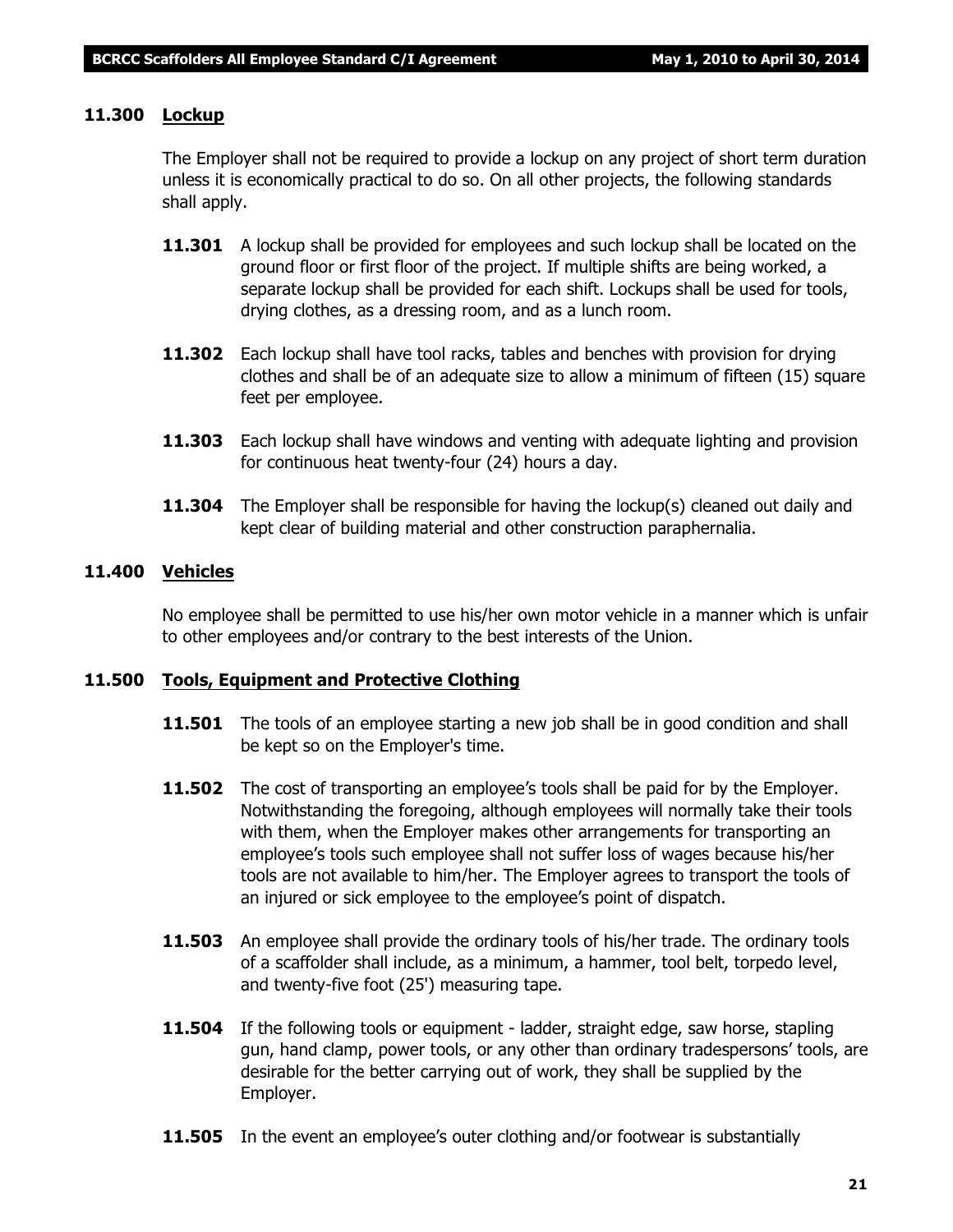damaged due to the handling of creosoted or tarred materials or chemical substances in the line of the employee's duties, and protective clothing has not otherwise been provided, cost of cleaning or replacement shall be borne by the Employer.

#### **11.600 Insurance**

An employee shall submit an inventory of his/her tools and working apparel on the project to the Employer upon request, and the Employer shall replace an employee's tools and working apparel if such tools and/or working apparel are lost due to fire, burglary, or as a result of working over water or such other areas where tools cannot be retrieved.

#### **ARTICLE 12.000 - JOINT LABOUR/MANAGEMENT MEETINGS**

The parties may meet to address issues of mutual interest and importance. Such meeting(s) shall be scheduled on an "as needed basis". Any proposed changes to this Agreement which are mutually agreed to by the parties at such meeting(s) shall be in writing, but shall not be implemented unless/until such changes are duly ratified by the parties.

## **ARTICLE 13.000 - ENABLING PROVISIONS**

#### **13.100 Process**

The Union and an Employer(s) may determine on a project by project, area, or sector basis, if special dispensation is required to become competitive, and should the necessity arise, may by mutual agreement, in writing, amend or delete terms or conditions of this Agreement for the duration of the project. Notwithstanding the foregoing, it shall be a violation of this Agreement for the parties to agree to the reduction and/or elimination of any employer industry fund contribution without the specific prior written consent of CLR.

**13.200** Refer to the parties' Letter of Understanding Re: Enabling Provisions for details. Copies of such Letter of Understanding can be obtained from either the Union or CLR.

#### **ARTICLE 14.000 - GRIEVANCE PROCEDURE**

#### **14.100 Definition**

- **14.101 (a)** A grievance shall be defined as any "difference" between the parties to this Agreement with respect to its interpretation, application, operation or any alleged violation thereof, including discharge for cause alleged to be unjust by the Union. Discharge shall not include layoff of employees for reason of project efficiency or reduction of forces on suspension or completion of work.
	- **(b)** The party initiating a grievance shall be referred to herein as the aggrieved party. The other party to a grievance shall be referred to as the responding party.
- **14.102** The two (2) parties to any formal grievance shall be the two (2) parties signatory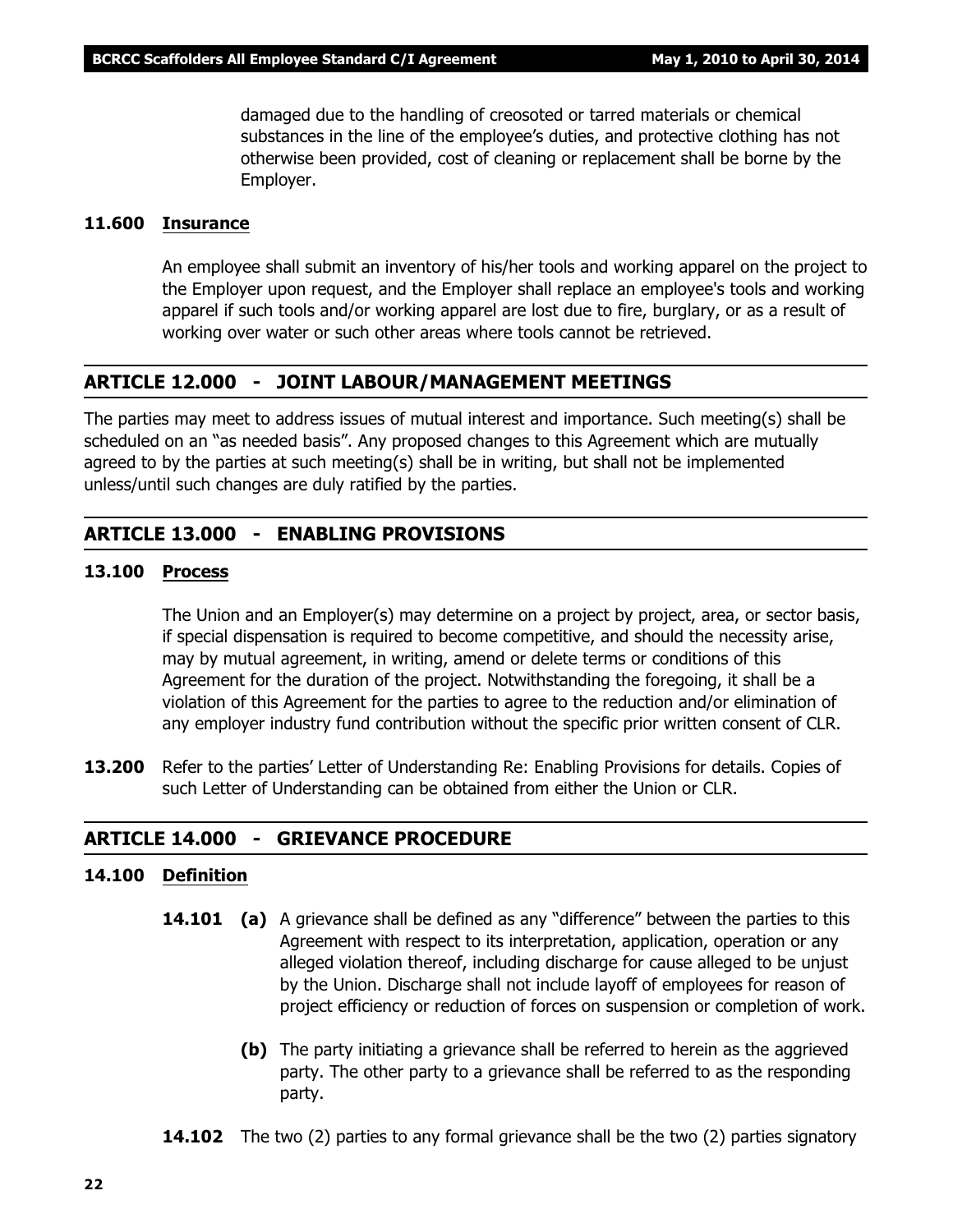to this Agreement, namely the Union and CLR (acting on its own behalf and/or on behalf of its respective signatory member Employer(s)). The parties expressly agree that an individual local(s) of the Union does not have the right to initiate a formal grievance unless/until such grievance has been duly authorized in accordance with the Union's prevailing policy(s), where such prevailing policy(s) exist. Likewise, the parties expressly agree that an individual Employer does not have the right to unilaterally initiate or defend a formal grievance on its own behalf without the prior written authorization of CLR.

#### **14.200 Time Limits**

- **14.201** In order to initiate a formal grievance, the aggrieved party must provide written notification to the responding party within thirty (30) calendar days of the date on which the underlying "difference" is alleged to have occurred. Such notification shall include all relevant particulars of the formal grievance and all relevant and reliance documentation. The parties expressly agree that a formal grievance shall not be deemed to have been initiated unless/until the responding party has actually received a copy of the required written notification from the aggrieved party. All time limits shall be strictly enforced.
- **14.202** Notwithstanding Article 14.201, in the event of an alleged error on a pay cheque, such "difference" shall be deemed to have occurred on the date the pay cheque stub was received by the aggrieved employee(s). Likewise, in the event of an alleged error on the Employer's monthly remittance report, such "difference" shall be deemed to have occurred on the date the remittance report was received by the Union.

#### **14.300 Step 1 (Informal Resolution)**

Once a formal grievance has been initiated, the parties shall make a concerted good faith effort to work out a mutually agreeable resolution. Notwithstanding the foregoing, unless otherwise mutually agreed by the parties in writing, the aggrieved party shall be deemed to have abandoned the formal grievance in the event notice of referral to Mr. Michael Fleming (in accordance with Article 14.400) has not been received by the responding party within sixty (60) calendar days of the date on which the underlying "difference" is alleged to have occurred. Refer to Article 14.202 for clarification on the interpretation of "occurred".

#### **14.400 Step 2 (Formal Resolution)**

The parties expressly agree that the Step 2 is an integral component of the Grievance Procedure in accordance with this Agreement.

If the parties are unable to work out a mutually agreeable resolution in accordance with Article 14.300, either party may refer the formal grievance to Mr. Michael Fleming for final and conclusive determination as follows. Notice of such referral shall be provided, in writing, to both the responding party and Mr. Fleming. Notwithstanding the foregoing, in the event Mr. Fleming is not available to the parties, the parties shall mutually agree upon a replacement. (Note: The parties expressly agree that all references to Mr. Michael Fleming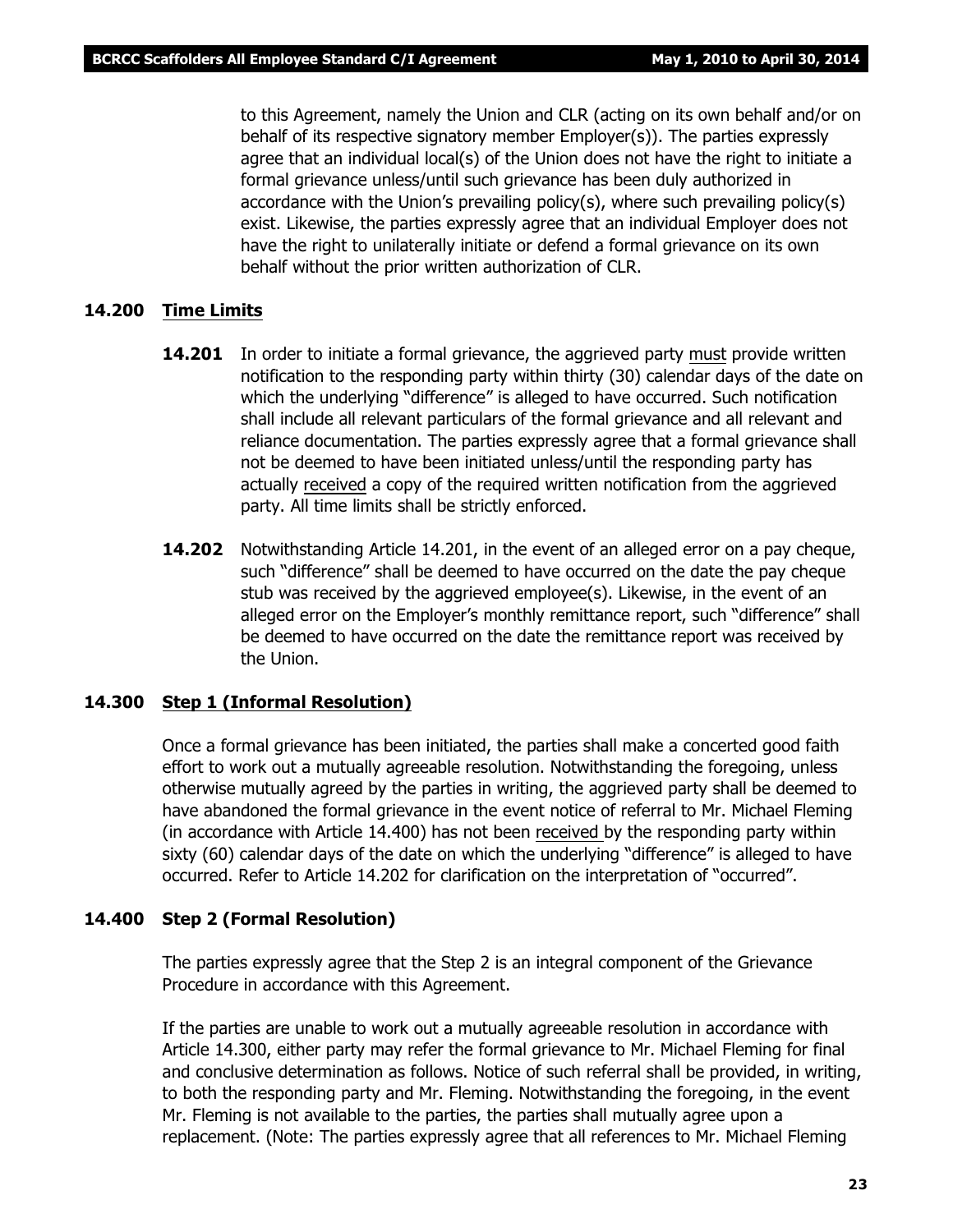within Article 14.000 shall be interpreted as *"Mr. Fleming or his replacement "* in the event a replacement for Mr. Fleming is mutually agreed upon in accordance with such Article.)

- **14.401** Mr. Fleming shall meet with the parties and shall attempt to facilitate a mutually agreeable resolution.
- **14.402 (a)** In the event Mr. Fleming is unable to facilitate a mutually agreeable resolution in accordance with Article 14.401, each party shall be required to submit a proposed determination/award, in writing, to Mr. Fleming. Mr. Fleming shall determine his own procedure, including timing, for such submissions. Upon receipt of both proposed determinations/awards, Mr. Fleming shall provide a copy to each party.
	- **(b)** Mr. Fleming shall consider the relative merits of each of the proposed determinations/awards, and shall select one (1) of the proposed determinations/awards in its entirety, and may not impose any alternative and/or modified determination/award without the prior mutual agreement of the parties.
	- **(c)** Mr. Fleming shall provide a summary of the reasons for his decision within his award.
- **14.403** Notwithstanding any/all contrary provisions of Article 14.000, Mr. Fleming shall have and may exercise all powers of a mediator/arbitrator pursuant to the *Labour Relations Code.*
- **14.404** Notwithstanding any/all contrary provisions of Article 14.000, the parties may mutually agree, in writing, to any other grievance resolution procedure which they agree is appropriate under the circumstances.

#### **14.500 Expenses**

Each party shall be responsible for one hundred percent (100%) of any/all "party specific" costs, and fifty percent (50%) of any/all "joint" costs, which may be incurred during the informal and formal grievance resolution process.

#### **ARTICLE 15.000 - SAVINGS CLAUSE**

- **15.100** In the event that any clause, section or article of this Agreement should be held invalid by operation of law, or by a tribunal of competent jurisdiction, or if compliance with or enforcement of any clause, section or article should be restrained by such tribunal, pending a final determination as to its validity, the remainder of this Agreement or the application of such clause, section or article to persons or circumstances, other than those as to which it has been held invalid, or as to which compliance with or enforcement of has been restrained, shall not be affected thereby.
- **15.200** In the event that any clause, section or article of this Agreement should be held invalid, or enforcement of, or compliance with which has been restrained, as above set forth, the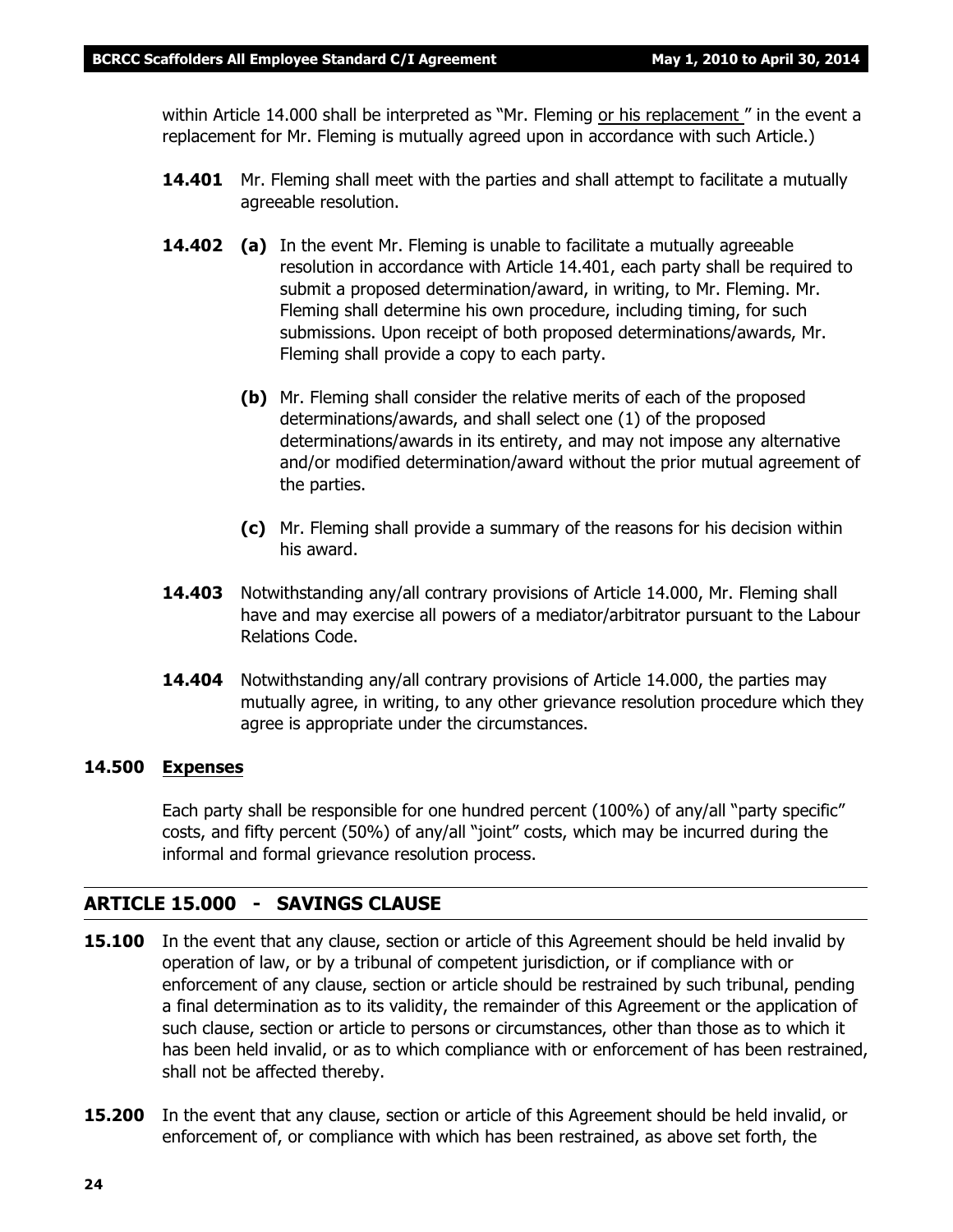parties affected thereby shall enter into immediate collective bargaining negotiations, upon the request of either party, for the purpose of arriving at a mutually satisfactory replacement for such clause, section or article during the period of invalidity or restraint.

**15.300** In the event the parties do not agree on such a mutually satisfactory replacement, they shall submit the dispute to the grievance procedure in accordance with Article 14.000.

#### **SIGNATURE OF PARTIES**

Dated this  $7<sup>th</sup>$  day of October, 2011. Dated this  $7<sup>th</sup>$  day of October, 2011.

Signed on behalf of: Signed on behalf of:

Association of BC Carpenters

Construction Labour Relations **British Columbia Regional Council of** British Columbia Regional Council of

Clyde H. Scollan Wayne Cox

J. Bromley Shan O'Hara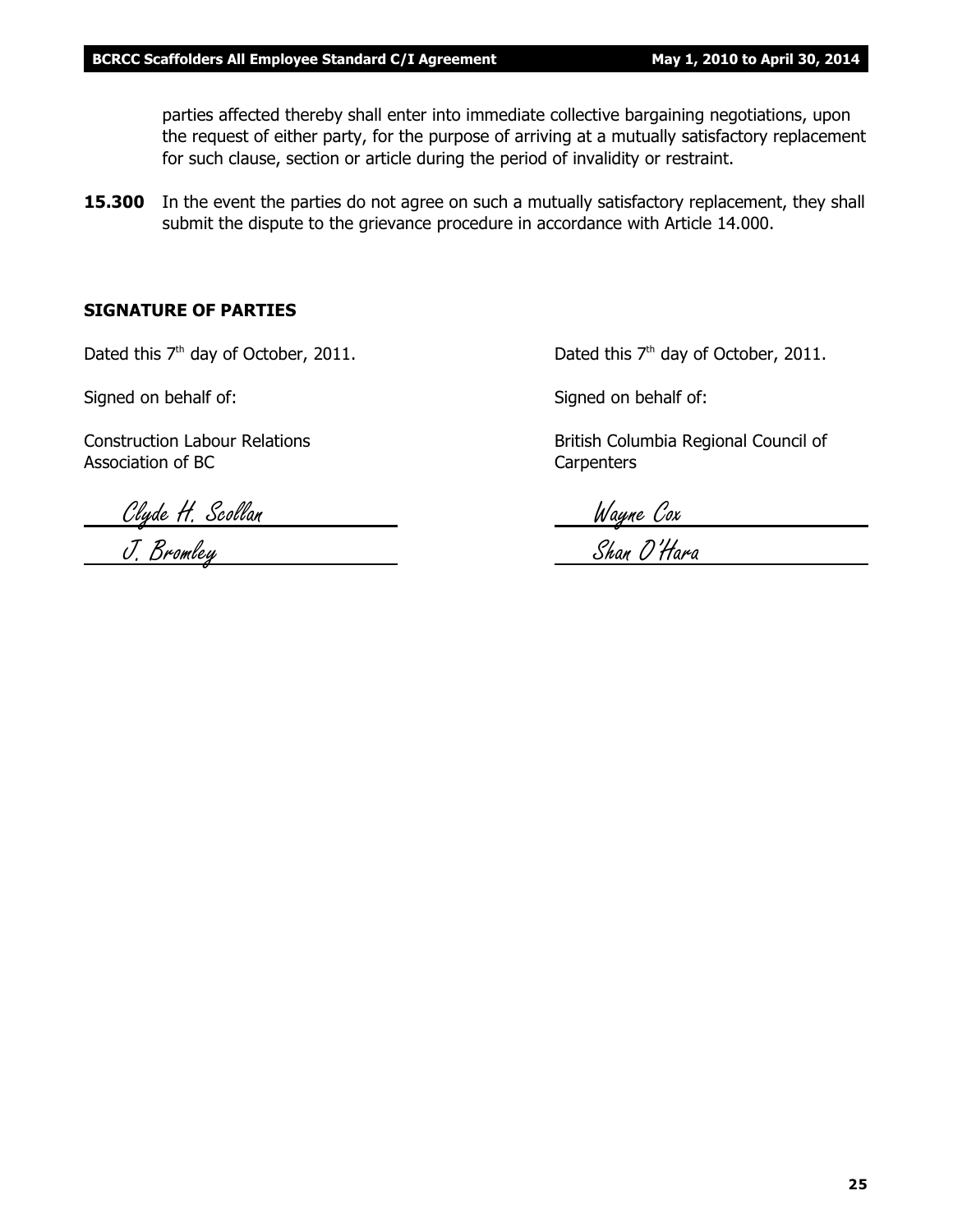#### **SCHEDULE "A1" MINIMUM STRAIGHT TIME HOURLY WAGE RATES AND BREAKDOWN OF MONETARY PACKAGE**

Schedule "A1" shall apply to all commercial and institutional projects which are located inside the Lower Mainland/Fraser Valley.

|                                           |               |                     |              | "Inside" Lower Mainland/Fraser Valley |                  |                               |            | <b>Effective October 11, 2011</b> |              |                                |
|-------------------------------------------|---------------|---------------------|--------------|---------------------------------------|------------------|-------------------------------|------------|-----------------------------------|--------------|--------------------------------|
|                                           |               |                     |              |                                       |                  | <b>Employer Contributions</b> |            |                                   |              |                                |
| <b>Employee Classifications:</b>          | $\frac{0}{0}$ | <b>Base</b><br>Rate | VP/SHP<br>8% | <b>Benefit</b><br>Plan                | <b>RSP</b><br>8% | <b>CEA</b>                    | <b>CAF</b> | <b>CIRP</b>                       | <b>ABCSC</b> | <b>Total</b><br><b>Package</b> |
| Foreman (FM)                              | 115%          | 38.59               | 3.09         | 2.04                                  | 3.09             | 0.15                          | 0.12       | 0.02                              | 0.25         | 47.35                          |
| <b>Tradesperson (TP)</b>                  | 100%          | 33.56               | 2.68         | 2.04                                  | 2.68             | 0.15                          | 0.12       | 0.02                              | 0.25         | 41.50                          |
| * Apprentice or Semi Skilled Worker       |               |                     | VP/SHP<br>8% |                                       | <b>RSP</b><br>5% |                               |            |                                   |              |                                |
| $>8th$ Term or Level 8                    | 90%           | 30.20               | 2.42         | 2.04                                  | 1.51             | 0.15                          | 0.12       | 0.02                              | 0.25         | 36.71                          |
| 7 <sup>th</sup> Term or Level 7<br>$\geq$ | 85%           | 28.53               | 2.28         | 2.04                                  | 1.43             | 0.15                          | 0.12       | 0.02                              | 0.25         | 34.82                          |
| 6 <sup>th</sup> Term or Level 6<br>$\geq$ | 75%           | 25.17               | 2.01         | 2.04                                  | 1.26             | 0.15                          | 0.12       | 0.02                              | 0.25         | 31.02                          |
| 5 <sup>th</sup> Term or Level 5<br>$\geq$ | 70%           | 23.49               | 1.88         | 2.04                                  | 1.17             | 0.15                          | 0.12       | 0.02                              | 0.25         | 29.12                          |
| $> 4th$ Term or Level 4                   | 65%           | 21.81               | 1.75         | 2.04                                  | 1.09             | 0.15                          | 0.12       | 0.02                              | 0.25         | 27.23                          |
| $> 3rd$ Term or Level 3                   | 60%           | 20.14               | 1.61         | 2.04                                  | 1.01             | 0.15                          | 0.12       | 0.02                              | 0.25         | 25.34                          |
| $> 2nd$ Term or Level 2                   | 55%           | 18.46               | 1.48         | 2.04                                  | 0.92             | 0.15                          | 0.12       | 0.02                              | 0.25         | 23.44                          |
| $> 1st$ Term or Level 1                   | 50%           | 16.78               | 1.34         | 2.04                                  | 0.84             | 0.15                          | 0.12       | 0.02                              | 0.25         | 21.54                          |
| * Material Handler/Pre-Apprentice         | 45%           | 15.10               | 1.21         | 2.04                                  | n/a              | 0.15                          | 0.12       | 0.02                              | 0.25         | 18.89                          |

Refer to Article 4.102 for application of annual wage re-opener which applies to Schedule "A1".

\* No Apprentice, Semi Skilled Worker, or Material Handler/Pre-Apprentice shall have his/her wage package (i.e. base rate + vacation pay and statutory holiday pay) reduced as a result of his/her Employer becoming signatory to this Agreement.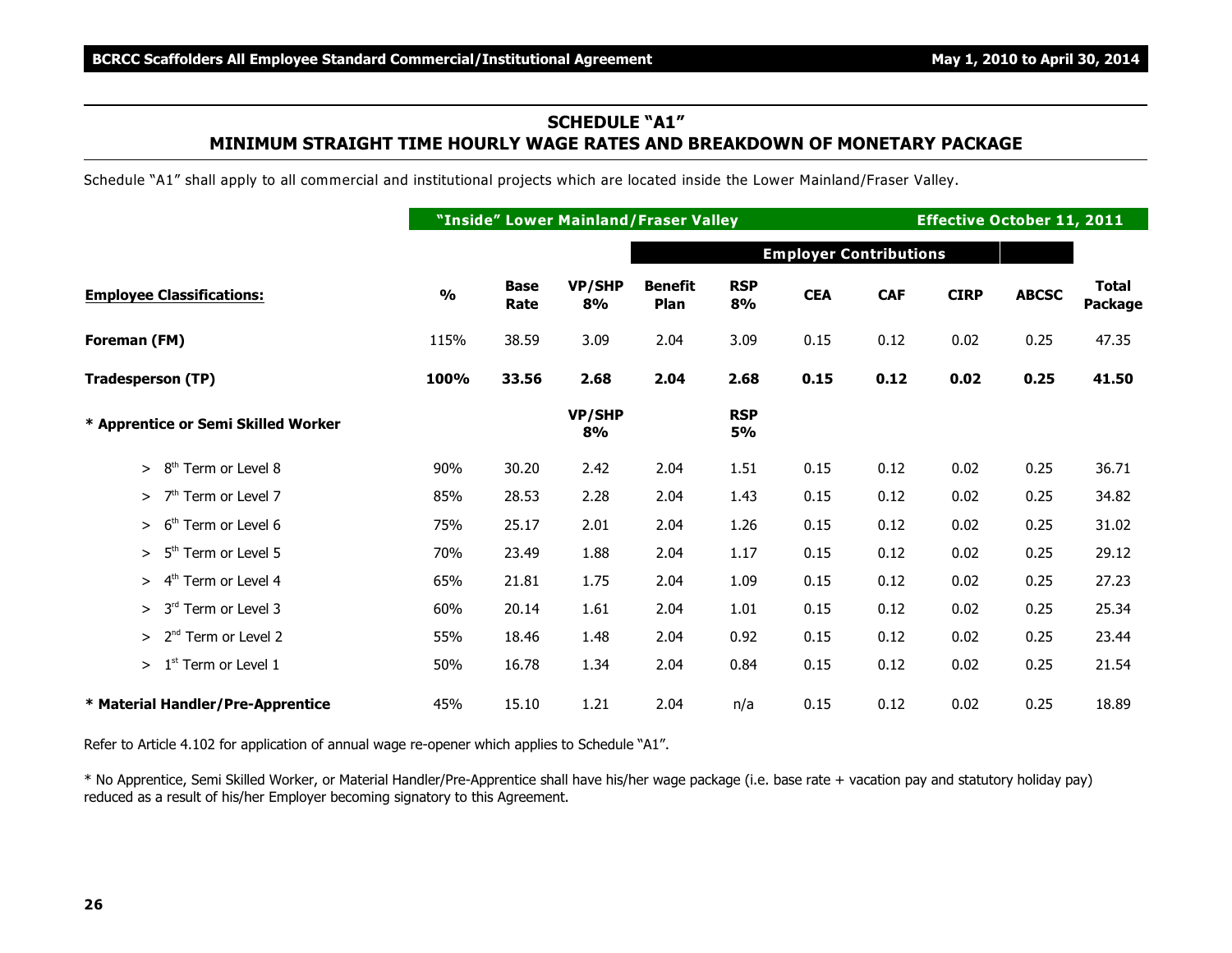#### **SCHEDULE "A2" MINIMUM STRAIGHT TIME HOURLY WAGE RATES AND BREAKDOWN OF MONETARY PACKAGE**

Schedule "A2" shall apply to all commercial and institutional projects which are located outside the Lower Mainland/Fraser Valley.

|                                           |               |                     |                     | "Outside" Lower Mainland/Fraser Valley |                  |                               |            | <b>Effective October 11, 2011</b> |              |                         |
|-------------------------------------------|---------------|---------------------|---------------------|----------------------------------------|------------------|-------------------------------|------------|-----------------------------------|--------------|-------------------------|
|                                           |               |                     |                     |                                        |                  | <b>Employer Contributions</b> |            |                                   |              |                         |
| <b>Employee Classifications:</b>          | $\frac{0}{0}$ | <b>Base</b><br>Rate | <b>VP/SHP</b><br>8% | <b>Benefit</b><br>Plan                 | <b>RSP</b><br>8% | <b>CEA</b>                    | <b>CAF</b> | <b>CIRP</b>                       | <b>ABCSC</b> | <b>Total</b><br>Package |
| Foreman (FM)                              | 115%          | 37.44               | 3.00                | 2.04                                   | 3.00             | 0.15                          | 0.12       | 0.02                              | 0.25         | 46.02                   |
| <b>Tradesperson (TP)</b>                  | 100%          | 32.56               | 2.60                | 2.04                                   | 2.60             | 0.15                          | 0.12       | 0.02                              | 0.25         | 40.34                   |
| * Apprentice or Semi Skilled Worker       |               |                     | VP/SHP<br>8%        |                                        | <b>RSP</b><br>5% |                               |            |                                   |              |                         |
| $>8th$ Term or Level 8                    | 90%           | 29.30               | 2.34                | 2.04                                   | 1.47             | 0.15                          | 0.12       | 0.02                              | 0.25         | 35.69                   |
| 7 <sup>th</sup> Term or Level 7<br>$\geq$ | 85%           | 27.68               | 2.21                | 2.04                                   | 1.38             | 0.15                          | 0.12       | 0.02                              | 0.25         | 33.85                   |
| 6 <sup>th</sup> Term or Level 6<br>$\geq$ | 75%           | 24.42               | 1.95                | 2.04                                   | 1.22             | 0.15                          | 0.12       | 0.02                              | 0.25         | 30.17                   |
| 5 <sup>th</sup> Term or Level 5<br>$\geq$ | 70%           | 22.79               | 1.82                | 2.04                                   | 1.14             | 0.15                          | 0.12       | 0.02                              | 0.25         | 28.33                   |
| 4 <sup>th</sup> Term or Level 4<br>$\geq$ | 65%           | 21.16               | 1.69                | 2.04                                   | 1.06             | 0.15                          | 0.12       | 0.02                              | 0.25         | 26.49                   |
| $> 3rd$ Term or Level 3                   | 60%           | 19.54               | 1.56                | 2.04                                   | 0.98             | 0.15                          | 0.12       | 0.02                              | 0.25         | 24.66                   |
| $> 2nd$ Term or Level 2                   | 55%           | 17.91               | 1.43                | 2.04                                   | 0.90             | 0.15                          | 0.12       | 0.02                              | 0.25         | 22.82                   |
| $>1st$ Term or Level 1                    | 50%           | 16.28               | 1.30                | 2.04                                   | 0.81             | 0.15                          | 0.12       | 0.02                              | 0.25         | 20.97                   |
| * Material Handler/Pre-Apprentice         | 45%           | 14.65               | 1.17                | 2.04                                   | n/a              | 0.15                          | 0.12       | 0.02                              | 0.25         | 18.40                   |

Refer to Article 4.102 for application of annual wage re-opener which applies to Schedule "A2".

\* No Apprentice, Semi Skilled Worker, or Material Handler/Pre-Apprentice shall have his/her wage package (i.e. base rate + vacation pay and statutory holiday pay) reduced as a result of his/her Employer becoming signatory to this Agreement.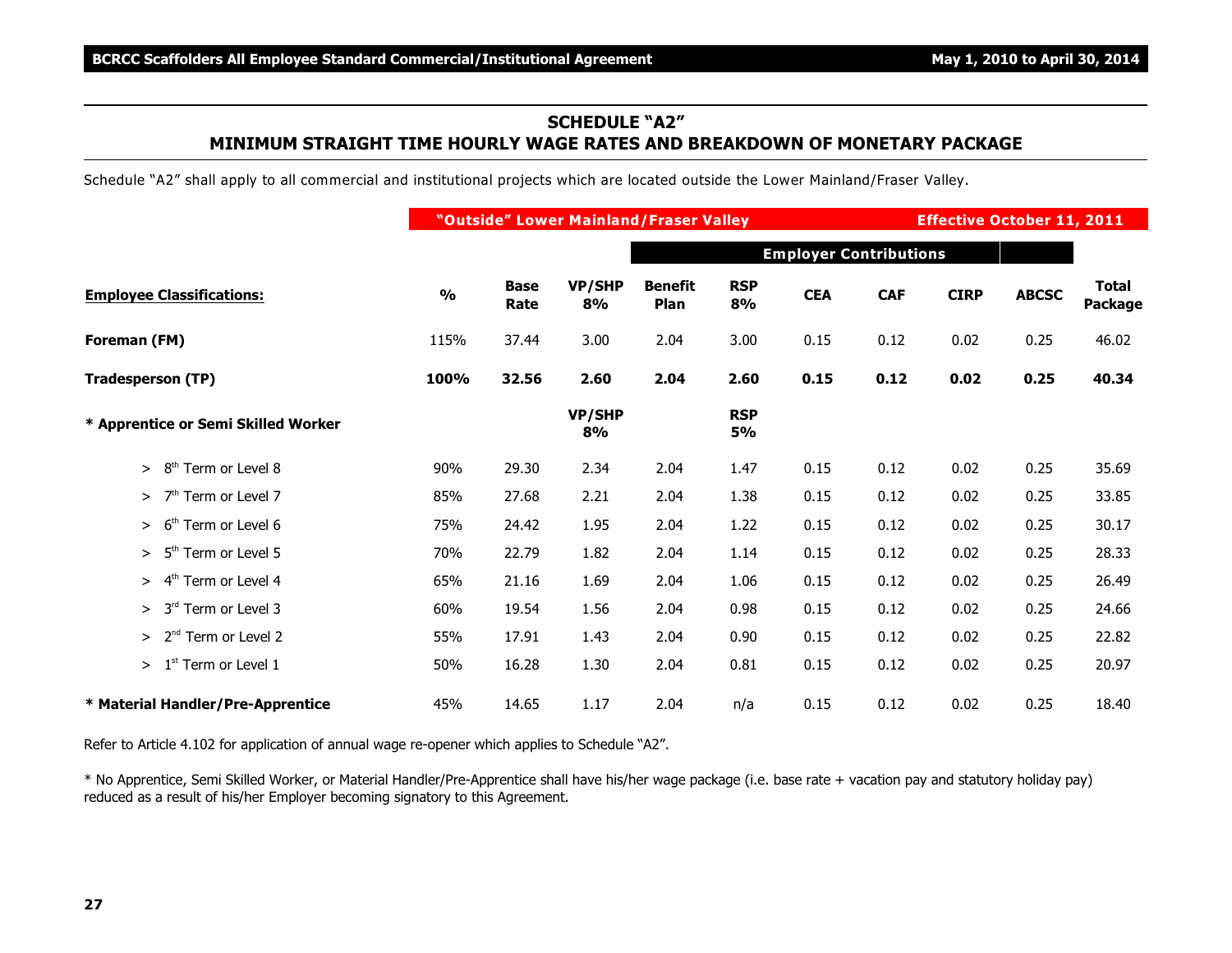#### **SCHEDULE "B1" EMPLOYER CONTRIBUTIONS AND EMPLOYEE DEDUCTIONS**

Schedule "B1" shall apply to all commercial and institutional projects which are located inside the Lower Mainland/Fraser Valley.

|                                             |           |                                 | "Inside" Lower Mainland/Fraser Valley |      |      | <b>Effective October 11, 2011</b> |      |      |      |      |       |  |  |
|---------------------------------------------|-----------|---------------------------------|---------------------------------------|------|------|-----------------------------------|------|------|------|------|-------|--|--|
|                                             |           | <b>Employee Classifications</b> |                                       |      |      |                                   |      |      |      |      |       |  |  |
| <b>Employer Contributions:</b>              | <b>FM</b> | <b>TP</b>                       | 8                                     | 7    | 6    | 5                                 | 4    | 3    | 2    | 1    | MH/PA |  |  |
| Union Benefit Plan                          | 2.04      | 2.04                            | 2.04                                  | 2.04 | 2.04 | 2.04                              | 2.04 | 2.04 | 2.04 | 2.04 | 2.04  |  |  |
| Union Group RSP                             | 3.09      | 2.68                            | 1.51                                  | 1.43 | 1.26 | 1.17                              | 1.09 | 1.01 | 0.92 | 0.84 | n/a   |  |  |
| CEA (Carpentry Employers Association)       | 0.15      | 0.15                            | 0.15                                  | 0.15 | 0.15 | 0.15                              | 0.15 | 0.15 | 0.15 | 0.15 | 0.15  |  |  |
| CAF (Contract Administration Fund)          | 0.12      | 0.12                            | 0.12                                  | 0.12 | 0.12 | 0.12                              | 0.12 | 0.12 | 0.12 | 0.12 | 0.12  |  |  |
| CIRP (Rehabilitation Plan)                  | 0.02      | 0.02                            | 0.02                                  | 0.02 | 0.02 | 0.02                              | 0.02 | 0.02 | 0.02 | 0.02 | 0.02  |  |  |
| ABCSC (BC Scaffold Contractors)             | 0.25      | 0.25                            | 0.25                                  | 0.25 | 0.25 | 0.25                              | 0.25 | 0.25 | 0.25 | 0.25 | 0.25  |  |  |
| * Total Employer Contributions              | 5.67      | 5.26                            | 4.09                                  | 4.01 | 3.84 | 3.75                              | 3.67 | 3.59 | 3.50 | 3.42 | 2.58  |  |  |
| <b>Employee Deductions:</b>                 |           |                                 |                                       |      |      |                                   |      |      |      |      |       |  |  |
| Union Dues and Administration               | 0.77      | 0.77                            | 0.77                                  | 0.77 | 0.77 | 0.77                              | 0.77 | 0.77 | 0.77 | 0.77 | 0.77  |  |  |
| Union Training Fund                         | 0.15      | 0.15                            | 0.15                                  | 0.15 | 0.15 | 0.15                              | 0.15 | 0.15 | 0.15 | 0.15 | 0.15  |  |  |
| * Total Employee Deductions                 | 0.92      | 0.92                            | 0.92                                  | 0.92 | 0.92 | 0.92                              | 0.92 | 0.92 | 0.92 | 0.92 | 0.92  |  |  |
| <b>Total Hourly Remittance</b><br><b>ST</b> | 6.59      | 6.18                            | 5.01                                  | 4.93 | 4.76 | 4.67                              | 4.59 | 4.51 | 4.42 | 4.34 | 3.50  |  |  |
| 1.5x OT                                     | 7.05      | 6.64                            | 5.47                                  | 5.39 | 5.22 | 5.13                              | 5.05 | 4.97 | 4.88 | 4.80 | 3.96  |  |  |
| $2x$ OT                                     | 7.51      | 7.10                            | 5.93                                  | 5.85 | 5.68 | 5.59                              | 5.51 | 5.43 | 5.34 | 5.26 | 4.42  |  |  |
| <b>All Group RSP Option:</b>                |           |                                 |                                       |      |      |                                   |      |      |      |      |       |  |  |

An employee may opt to receive 90% of the otherwise applicable Union Benefit Plan contribution in the form of an additional Union Group RSP contribution. Refer to Article 4.601 (b) and the following schedule for further details.

| <b>Employer Contributions:</b> | <b>FM</b> | ТP   |              |      | 6    |      | 4    |      |      |      | MH/PA |
|--------------------------------|-----------|------|--------------|------|------|------|------|------|------|------|-------|
| Union Benefit Plan             | n/a       | n/a  | n/a          | n/a  | n/a  | n/a  | n/a  | n/a  | n/a  | n/a  | n/a   |
| Union Group RSP                | 4.93      | 4.52 | २ २५<br>J.JJ | 3.27 | 3.10 | 3.01 | 2.93 | 2.85 | 2.76 | 2.68 | 1.84  |

\* All Employer contributions shall be calculated on the basis of hours worked. All employee deductions shall be calculated on the basis of hours earned.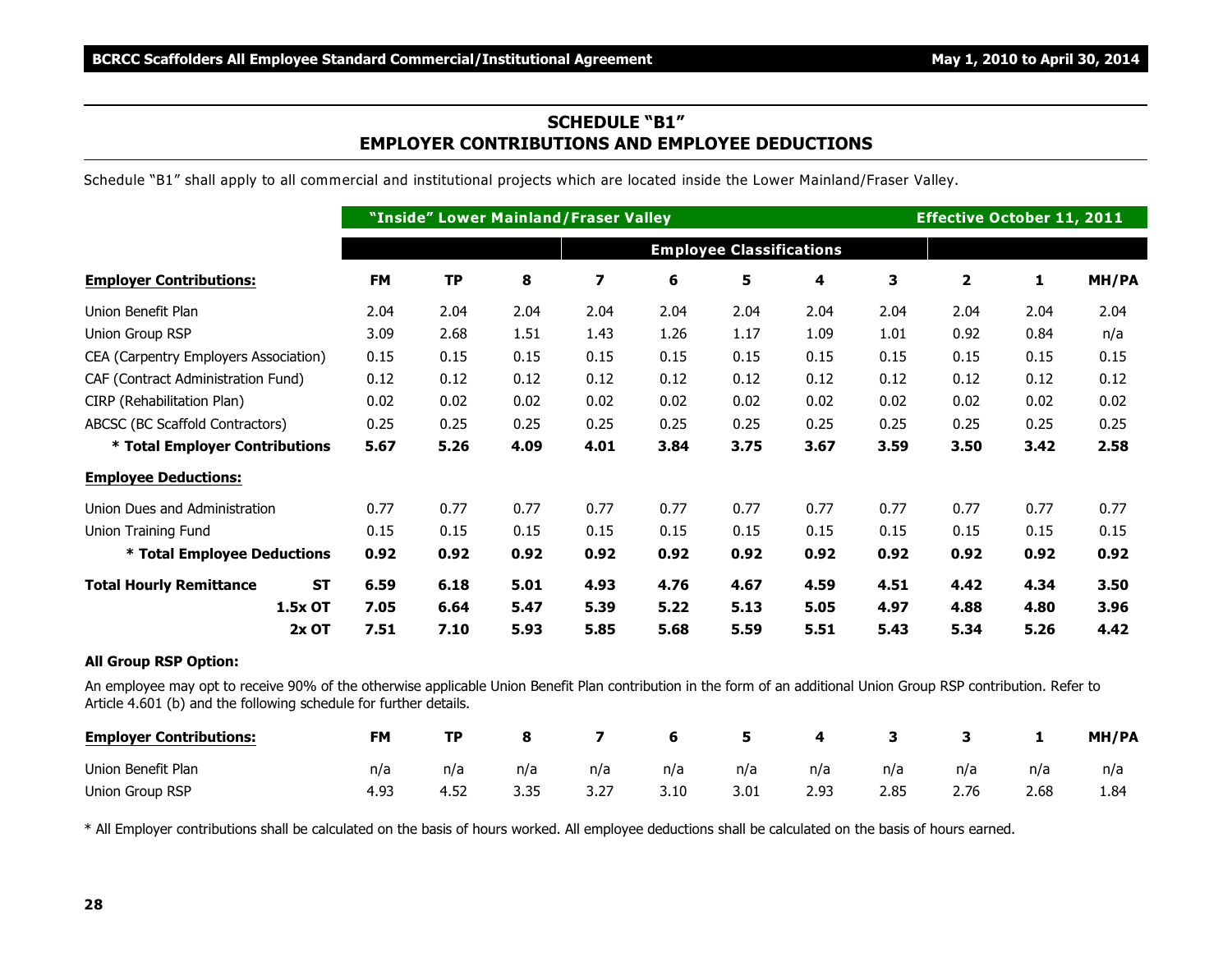#### **SCHEDULE "B2" EMPLOYER CONTRIBUTIONS AND EMPLOYEE DEDUCTIONS**

Schedule "B2" shall apply to all commercial and institutional projects which are located outside the Lower Mainland/Fraser Valley.

|                                             |           |                                 | "Outside" Lower Mainland/Fraser Valley |      |      |      | <b>Effective October 11, 2011</b> |      |      |      |       |  |  |
|---------------------------------------------|-----------|---------------------------------|----------------------------------------|------|------|------|-----------------------------------|------|------|------|-------|--|--|
|                                             |           | <b>Employee Classifications</b> |                                        |      |      |      |                                   |      |      |      |       |  |  |
| <b>Employer Contributions:</b>              | <b>FM</b> | <b>TP</b>                       | 8                                      | 7    | 6    | 5    | 4                                 | 3    | 2    | 1    | MH/PA |  |  |
| Union Benefit Plan                          | 2.04      | 2.04                            | 2.04                                   | 2.04 | 2.04 | 2.04 | 2.04                              | 2.04 | 2.04 | 2.04 | 2.04  |  |  |
| Union Group RSP                             | 3.00      | 2.60                            | 1.47                                   | 1.38 | 1.22 | 1.14 | 1.06                              | 0.98 | 0.90 | 0.81 | n/a   |  |  |
| CEA (Carpentry Employers Association)       | 0.15      | 0.15                            | 0.15                                   | 0.15 | 0.15 | 0.15 | 0.15                              | 0.15 | 0.15 | 0.15 | 0.15  |  |  |
| CAF (Contract Administration Fund)          | 0.12      | 0.12                            | 0.12                                   | 0.12 | 0.12 | 0.12 | 0.12                              | 0.12 | 0.12 | 0.12 | 0.12  |  |  |
| CIRP (Rehabilitation Plan)                  | 0.02      | 0.02                            | 0.02                                   | 0.02 | 0.02 | 0.02 | 0.02                              | 0.02 | 0.02 | 0.02 | 0.02  |  |  |
| ABCSC (BC Scaffold Contractors)             | 0.25      | 0.25                            | 0.25                                   | 0.25 | 0.25 | 0.25 | 0.25                              | 0.25 | 0.25 | 0.25 | 0.25  |  |  |
| * Total Employer Contributions              | 5.58      | 5.18                            | 4.05                                   | 3.96 | 3.80 | 3.72 | 3.64                              | 3.56 | 3.48 | 3.39 | 2.58  |  |  |
| <b>Employee Deductions:</b>                 |           |                                 |                                        |      |      |      |                                   |      |      |      |       |  |  |
| Union Dues and Administration               | 0.77      | 0.77                            | 0.77                                   | 0.77 | 0.77 | 0.77 | 0.77                              | 0.77 | 0.77 | 0.77 | 0.77  |  |  |
| Union Training Fund                         | 0.15      | 0.15                            | 0.15                                   | 0.15 | 0.15 | 0.15 | 0.15                              | 0.15 | 0.15 | 0.15 | 0.15  |  |  |
| * Total Employee Deductions                 | 0.92      | 0.92                            | 0.92                                   | 0.92 | 0.92 | 0.92 | 0.92                              | 0.92 | 0.92 | 0.92 | 0.92  |  |  |
| <b>ST</b><br><b>Total Hourly Remittance</b> | 6.50      | 6.10                            | 4.97                                   | 4.88 | 4.72 | 4.64 | 4.56                              | 4.48 | 4.40 | 4.31 | 3.50  |  |  |
| 1.5x OT                                     | 6.96      | 6.56                            | 5.43                                   | 5.34 | 5.18 | 5.10 | 5.02                              | 4.94 | 4.86 | 4.77 | 3.96  |  |  |
| $2x$ OT                                     | 7.42      | 7.02                            | 5.89                                   | 5.80 | 5.64 | 5.56 | 5.48                              | 5.40 | 5.32 | 5.23 | 4.42  |  |  |
| <b>All Group RSP Option:</b>                |           |                                 |                                        |      |      |      |                                   |      |      |      |       |  |  |

An employee may opt to receive 90% of the otherwise applicable Union Benefit Plan contribution in the form of an additional Union Group RSP contribution. Refer to Article 4.601 (b) and the following schedule for further details.

| <b>Employer Contributions:</b> | FM   | ТP   |     |      | - 6  | -5   | 4    |      |      |      | MH/PA |
|--------------------------------|------|------|-----|------|------|------|------|------|------|------|-------|
| Union Benefit Plan             | n/a  | n/a  | n/a | n/a  | n/a  | n/a  | n/a  | n/a  | n/a  | n/a  | n/a   |
| Union Group RSP                | 4.84 | 4.44 |     | 3.22 | 3.06 | 2.98 | 2.90 | 2.82 | 2.74 | 2.65 | 1.84  |

\* All Employer contributions shall be calculated on the basis of hours worked. All employee deductions shall be calculated on the basis of hours earned.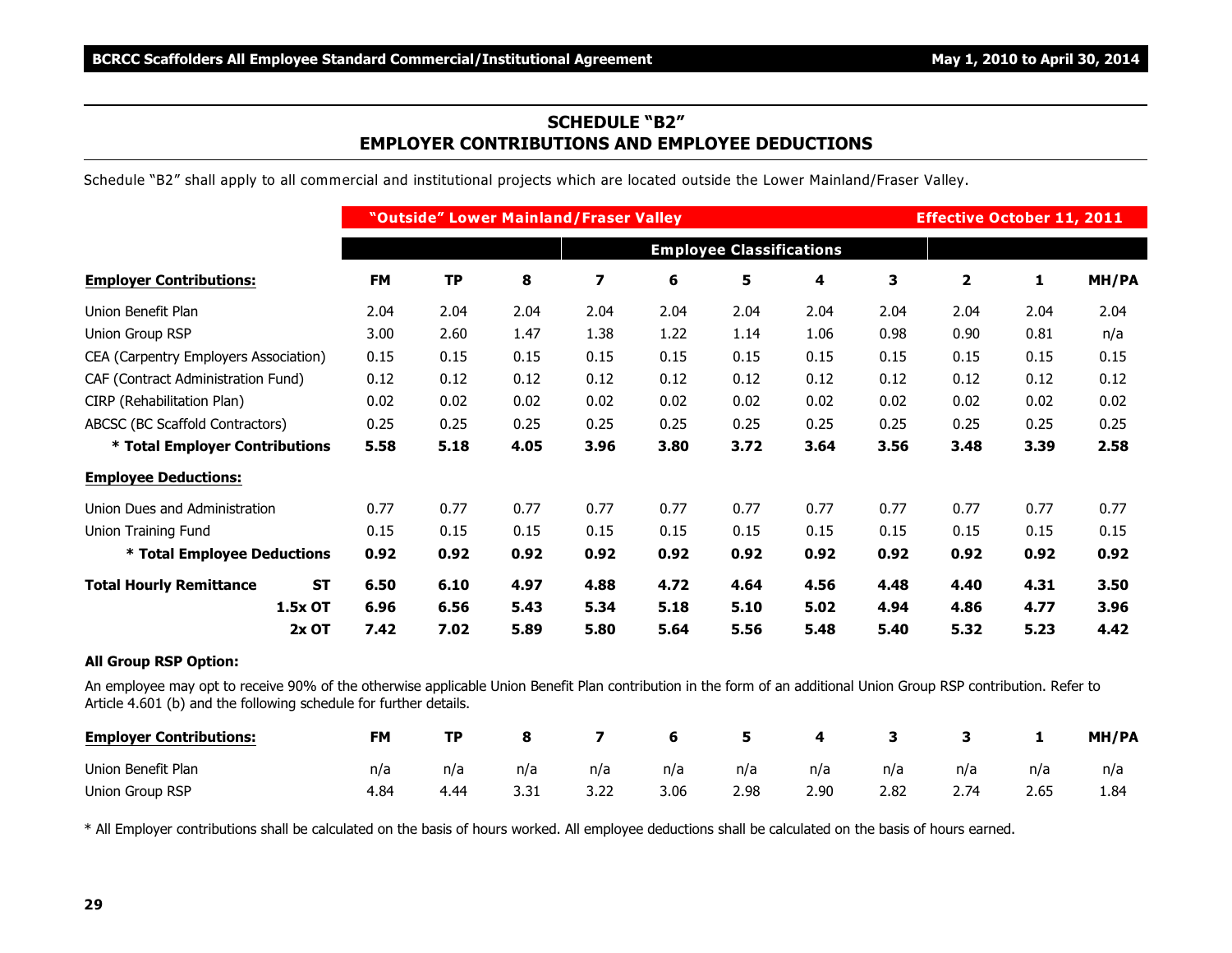#### **APPENDIX "A" - DEFINITIONS AND ABBREVIATIONS PAGE #1 of 3**

The following definitions and abbreviations shall be applicable to the interpretation of this Agreement.

#### **1. ABCSC**

Association of BC Scaffold Contractors

#### **2. BCRCC**

British Columbia Regional Council of Carpenters

#### **3. BCYT**

British Columbia and Yukon Territory Building and Construction Trades Council

#### **4. CEA**

Carpentry Employers Association of BC

#### **5. CLR**

Construction Labour Relations Association of B.C.

#### **6. CSA**

Canadian Standards Association

#### **7. Employee**

Any individual who is a member of the Union, and/or such other person, employed by the Employer under the terms of this Agreement.

#### **8. Employer**

- **(a)** Any individual, business, partnership, company, corporation, or other similar entity, signatory to this Agreement.
- **(b)** Where the term Employer is used within this Agreement, and the context of such usage makes it appropriate and logical to regard this term as a reference to a person, as opposed to a legal entity, then such usage shall be considered to refer to an authorized representative of the Employer.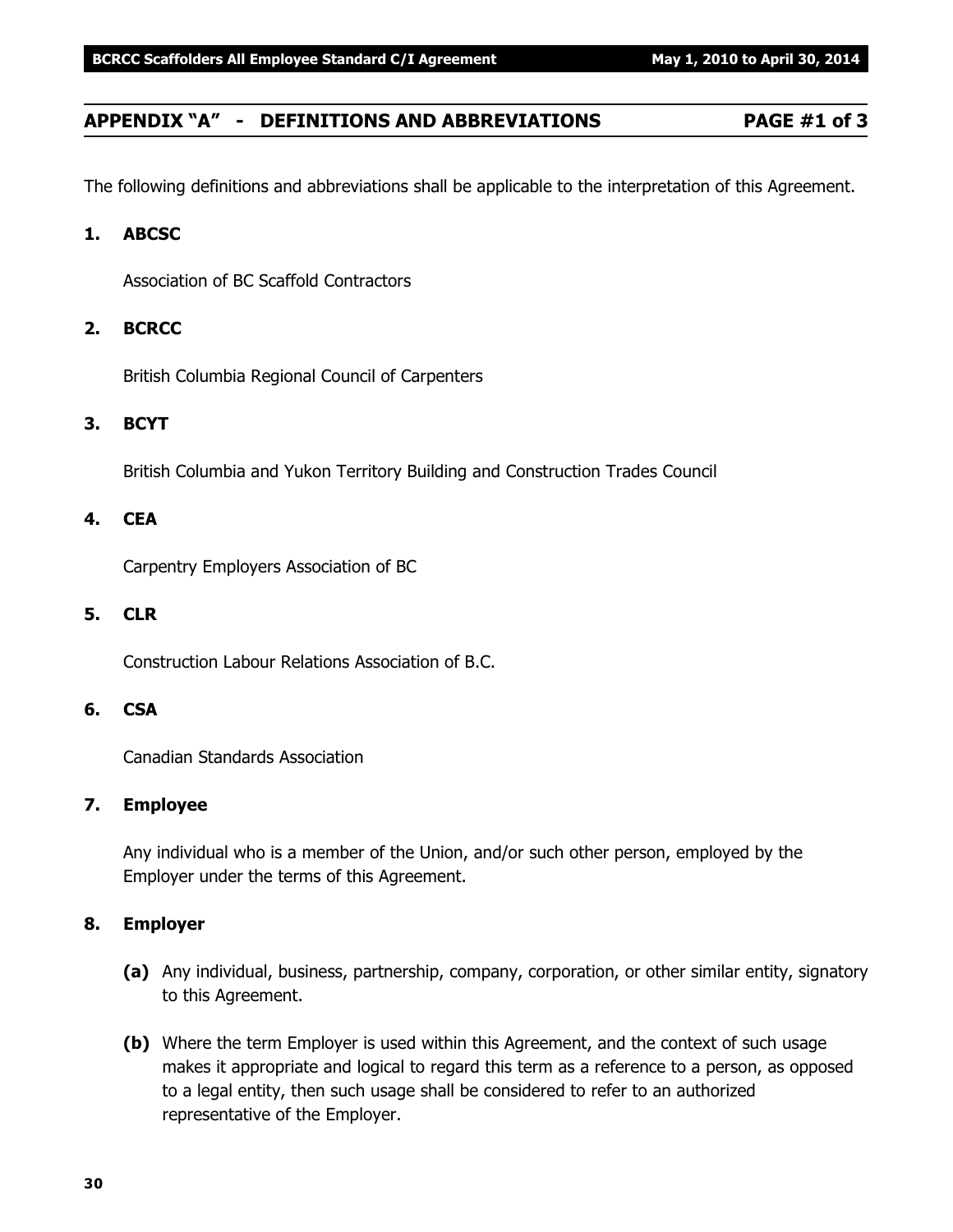#### **APPENDIX "A" - DEFINITIONS AND ABBREVIATIONS PAGE #2 of 3**

#### **9. Gender**

Wherever the words "man", "men", "he" or "his" are utilized in this Agreement they shall be considered to apply equally to both genders (i.e. male and female).

#### **10. Hours Earned**

- **(a)** 1 straight time hour = 1 hour earned
- **(b)** 1 time and one-half overtime hour  $= 1\frac{1}{2}$  hours earned
- **(c)** 1 double time overtime hour = 2 hours earned

#### **11. Hours Worked**

- **(a)** 1 straight time hour = 1 hour worked
- **(b)** 1 time and one-half overtime hour  $= 1$  hour worked
- **(c)** 1 double time overtime hour = 1 hour worked

#### **12. Industrial Construction**

- **(a)** Shall include production plants such as pulp mills; chemical plants; refineries, including the transmission facilities; metre pumping; compressor stations; munitions plants; mines; power generating plants; bulk loading terminals; dams; breweries; and any/all other projects which are mutually agreed to by the parties.
- **(b)** On industrial construction projects, any employee required to work underground shall receive a premium of ten percent (10%) over and above the otherwise applicable minimum hourly wage rate. The foregoing shall not apply to work performed within open ditches or basements of buildings.

#### **13. LRB**

British Columbia Labour Relations Board

#### **14. Local**

An affiliated Local of the Union.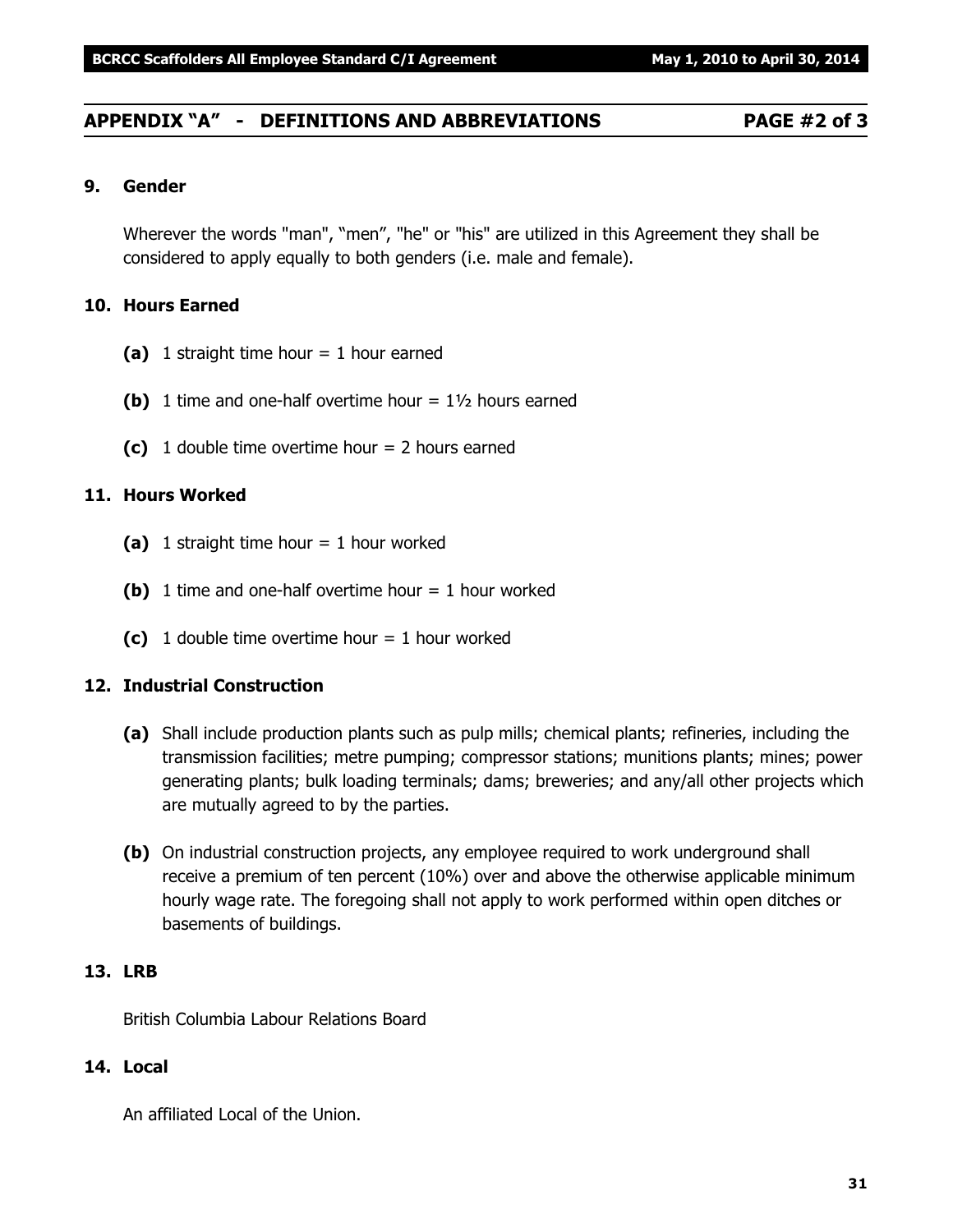#### **APPENDIX "A" - DEFINITIONS AND ABBREVIATIONS PAGE #3 of 3**

#### **15. Local Resident Employee**

An employee who resides within one hundred (100) road kilometres of the project or, where ferry travel is involved, within seventy-five (75) minutes travel time, including ferry travel and road kilometres.

#### **16. Lower Mainland/Fraser Valley**

Inclusive of West Vancouver to the west, Chilliwack to the east, and all cities, towns, municipalities, villages, communities, etc. in between.

#### **17. Union**

- **(a)** British Columbia Regional Council of Carpenters (BCRCC), acting on behalf of its affiliated Locals.
- **(b)** Where the term Union is used within this Agreement, and the context of such usage makes it appropriate and logical to regard this term as a reference to a person, as opposed to a legal entity, then such usage shall be considered to refer to an authorized representative of the Union.

#### **18. WSBC**

WorkSafe BC (the Workers' Compensation Board of BC)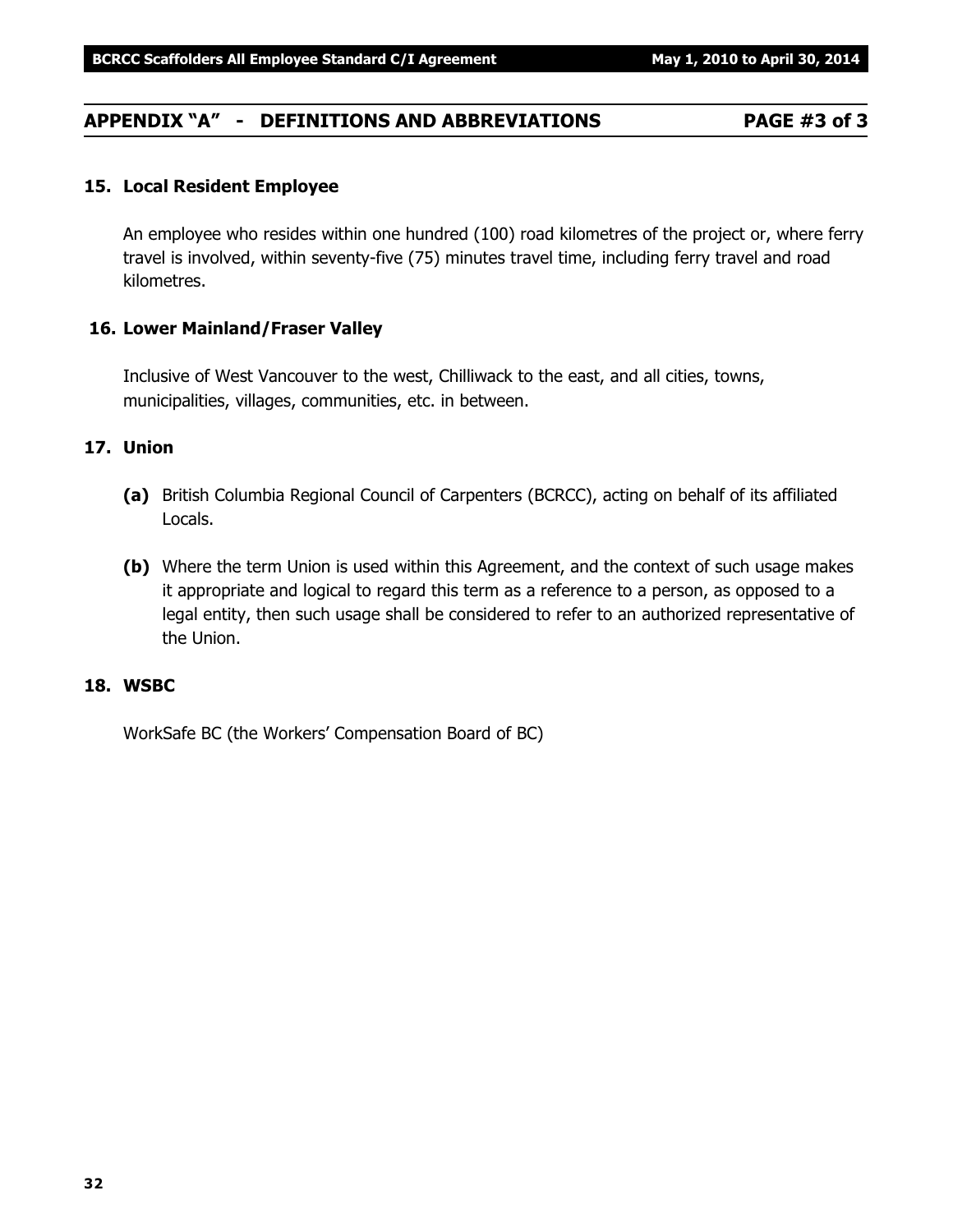### **APPENDIX "B" - SCHEDULE OF STATUTORY HOLIDAYS PAGE #1 of 2**

The following schedule of statutory holidays shall be applicable to the interpretation of this Agreement.

#### **1. 2011**

| <b>Statutory Holiday</b>                            | <b>Actual Date</b>            | Observed Date                 |
|-----------------------------------------------------|-------------------------------|-------------------------------|
| New Years' Day                                      | Saturday, Jan. 1st            | Monday, Jan. 3rd              |
| * Heritage Day (3 <sup>rd</sup> Monday in February) | Monday, Feb. 21 <sup>st</sup> | Monday, Feb 21st              |
| Good Friday                                         | Friday, Apr. 22 <sup>nd</sup> | Friday, Apr. 22nd             |
| Easter Monday                                       | Monday, Apr. 25 <sup>th</sup> | Monday, Apr. 25 <sup>th</sup> |
| Victoria Day                                        | Monday, May 23rd              | Monday, May 23rd              |
| Canada Day                                          | Friday, July 1st              | Friday, July 1st              |
| Friday before BC Day                                | Friday, July 29th             | Friday, July 29th             |
| <b>BC</b> Day                                       | Monday, Aug. 1st              | Monday, Aug. 1st              |
| * Friday before Labour Day                          | Friday, Sept. 2 <sup>nd</sup> | Friday, Sept. 2 <sup>nd</sup> |
| Labour Day                                          | Monday, Sept. 5th             | Monday, Sept. 5th             |
| Thanksgiving                                        | Monday, Oct. 10 <sup>th</sup> | Monday, Oct. 10 <sup>th</sup> |
| Remembrance Day                                     | Friday, Nov. 11 <sup>th</sup> | Friday, Nov. 11 <sup>th</sup> |
| Christmas Day                                       | Sunday, Dec. 25th             | Tuesday, Dec. 27th            |
| Boxing Day                                          | Monday, Dec. 26th             | Monday, Dec. 26th             |

\* Heritage Day and the Friday preceding Labour Day may be floated on a commercial and/or institutional project and the day therefore worked at straight time rates, with an alternate day scheduled to be taken off as mutually agreed between the Employer and the employee.

#### **2. 2012**

| <b>Actual Date</b>            | <b>Observed Date</b>             |
|-------------------------------|----------------------------------|
| Sunday, Jan. 1st              | Monday, Jan. 2 <sup>nd</sup>     |
| Monday, Feb. 20th             | Monday, Feb 20th                 |
| Friday, Apr. 6 <sup>th</sup>  | Friday, Apr. 6 <sup>th</sup>     |
| Monday, Apr. 9th              | Monday, Apr. 9th                 |
| Monday, May 21st              | Monday, May 21st                 |
| Sunday, July 1 <sup>st</sup>  | Monday, July 2 <sup>nd</sup>     |
| Friday, Aug. 3rd              | Friday, Aug. 3rd                 |
| Monday, Aug. 6th              | Monday, Aug. 6th                 |
| Friday, Aug. 31 <sup>st</sup> | Friday, Aug. 31 <sup>st</sup>    |
| Monday, Sept. 3rd             | Monday, Sept. 3rd                |
| Monday, Oct. 8th              | Monday, Oct. 8 <sup>th</sup>     |
| Sunday, Nov. 11 <sup>th</sup> | Monday, Nov. 12th                |
| Tuesday, Dec. 25th            | Tuesday, Dec. 25 <sup>th</sup>   |
| Wednesday, Dec. 26th          | Wednesday, Dec. 26 <sup>th</sup> |
|                               |                                  |

\* Heritage Day and the Friday preceding Labour Day may be floated on a commercial and/or institutional project and the day therefore worked at straight time rates, with an alternate day scheduled to be taken off as mutually agreed between the Employer and the employee.